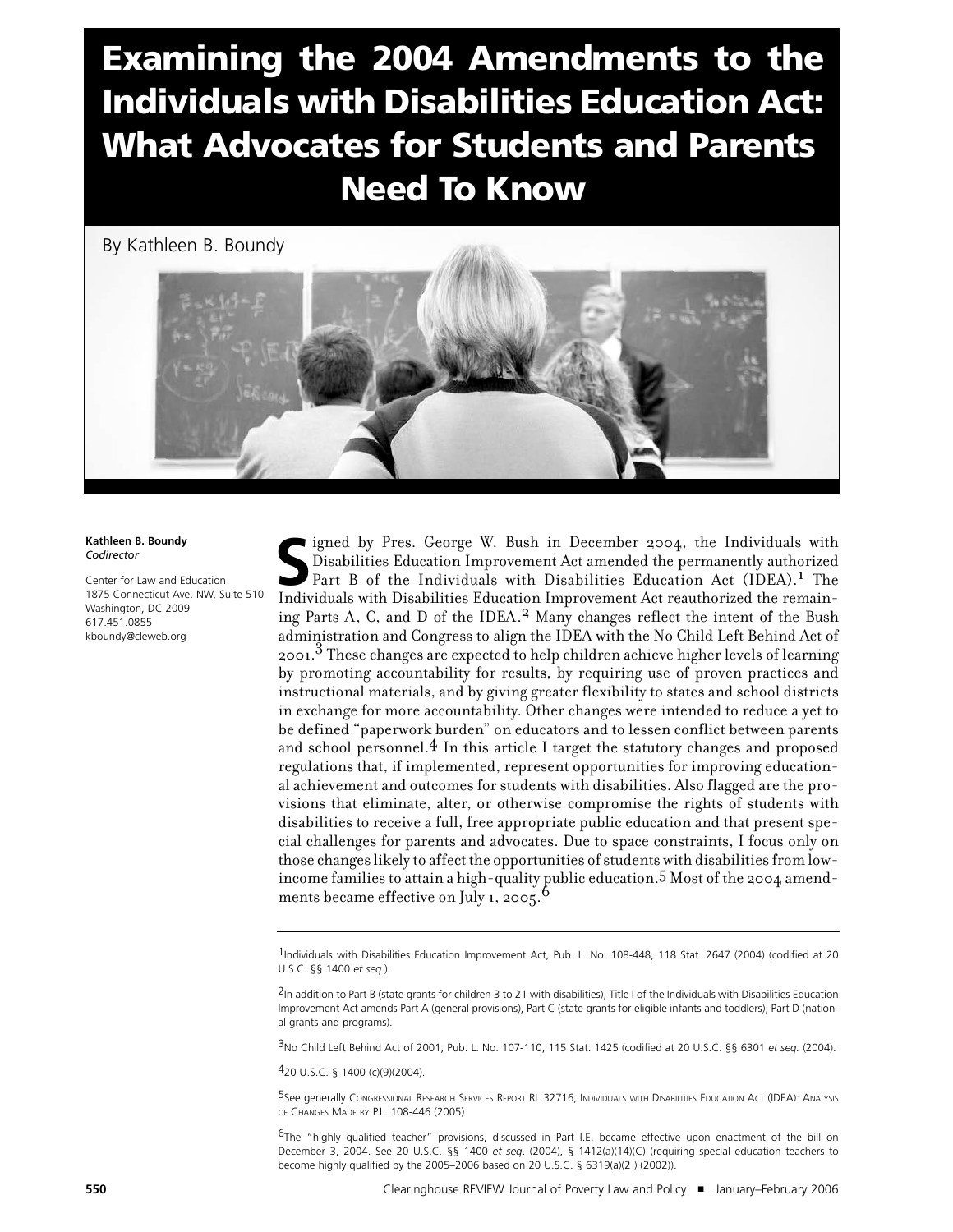## **I. Substantive Changes**

The Individuals with Disabilities Education Improvement Act reflects the recommendations of the President's Commission on Excellence in Special Education that was created to recommend policies for improving educational performance of students with disabilities and to inform the reauthorization of the Act. The Commission's primary recommendation was that the "IDEA ... *be fundamentally shifted* to focus on results"—to change from a culture of compliance and process to a culture of outcomes.7 Summary findings discounted the accountability provisions of the IDEA, characterized students' individualized education programs (IEPs) as tools of litigation, and generally identified procedural requirements as sources of excessive paperwork impeding the ability of teachers to improve student outcomes or contributing to adversarial relationships between parents and school personnel. $^8$ This same tension resonates through the Act, which, while aligning more closely with the No Child Left Behind Act's provisions raising expectations for learning and achievement, lessens many of the rights and protections historically belonging to students with disabilities and their parents.

Congress added a new purpose and findings that implicitly and expressly connect the IDEA with the No Child Left Behind Act (Title I of the Elementary and Secondary Education Act of 1965).<sup>9</sup> To prepare students with disabilities for "*further education*"—in addition to "employment, and independent living"—is mostly noteworthy by its prior absence.<sup>10</sup> New findings in the Individuals with Disabilities Education Improvement Act recognize that students with disabilities

are more effectively educated when held to "high expectations," provided "access to the '*general education* curriculum' in the *regular classroom*," so they might "*meet developmental goals and, to the maximum extent possible, the challenging expectations that have been established for all children…*," and when the IDEA is coordinated "*with other local, educational service agency, State and Federal school improvement efforts, including improvement efforts under the Elementary and Secondary Education Act of 1965*…."11 The new findings acknowledge the importance of "intensive *preservice preparation*" and professional development to ensure that all personnel have the skills and knowledge necessary "*to improve the academic achievement and functional performance of children with disabilities, including the use of scientifically-based instructional practices, to the maximum extent possible…*."12 Furthermore, "scientifically based early reading programs, positive behavioral interventions and supports, and early intervening services" are identified as strategies for reducing the labeling of children as "disabled" while addressing learning and behavioral needs.<sup>13</sup>

These additions to the purpose and findings of the IDEA underscore high expectations for students with disabilities who, as all other students, are now not only expected but also required to be instructed in the regular education curriculum consistent with their respective states' academic content and achievement standards. What remains to be seen, however, is what impact the Individuals with Disabilities Education Improvement Act will have on improving the educational achievement of students with disabilities and ensuring that, in fact, no child isleft behind.

11*Id.* § 1400(c)(5) (emphasis added).

<sup>7</sup>U.S. DEPARTMENT OF EDUCATION, OFFICE OF SPECIAL EDUCATION AND REHABILITATIVE SERVICES, A NEW ERA: REVITALIZING SPECIAL EDUCATION FOR CHILDREN AND THEIR FAMILIES 12 (2002).

<sup>8</sup>*Id.* at 11–35.

<sup>920</sup> U.S.C. §1400(c)–(d) (2004).

<sup>10</sup>*Id.* § 1400(d)(1)(A) (emphasis added).

<sup>12</sup>*Id.* § 1400(c)(5)(E) (emphasis added); see also *id*. § 6301(9)–(10)

<sup>13</sup>*Id.* § 1400(c)(5)(F); see also *id*. §§ 6301(9), 6368(6).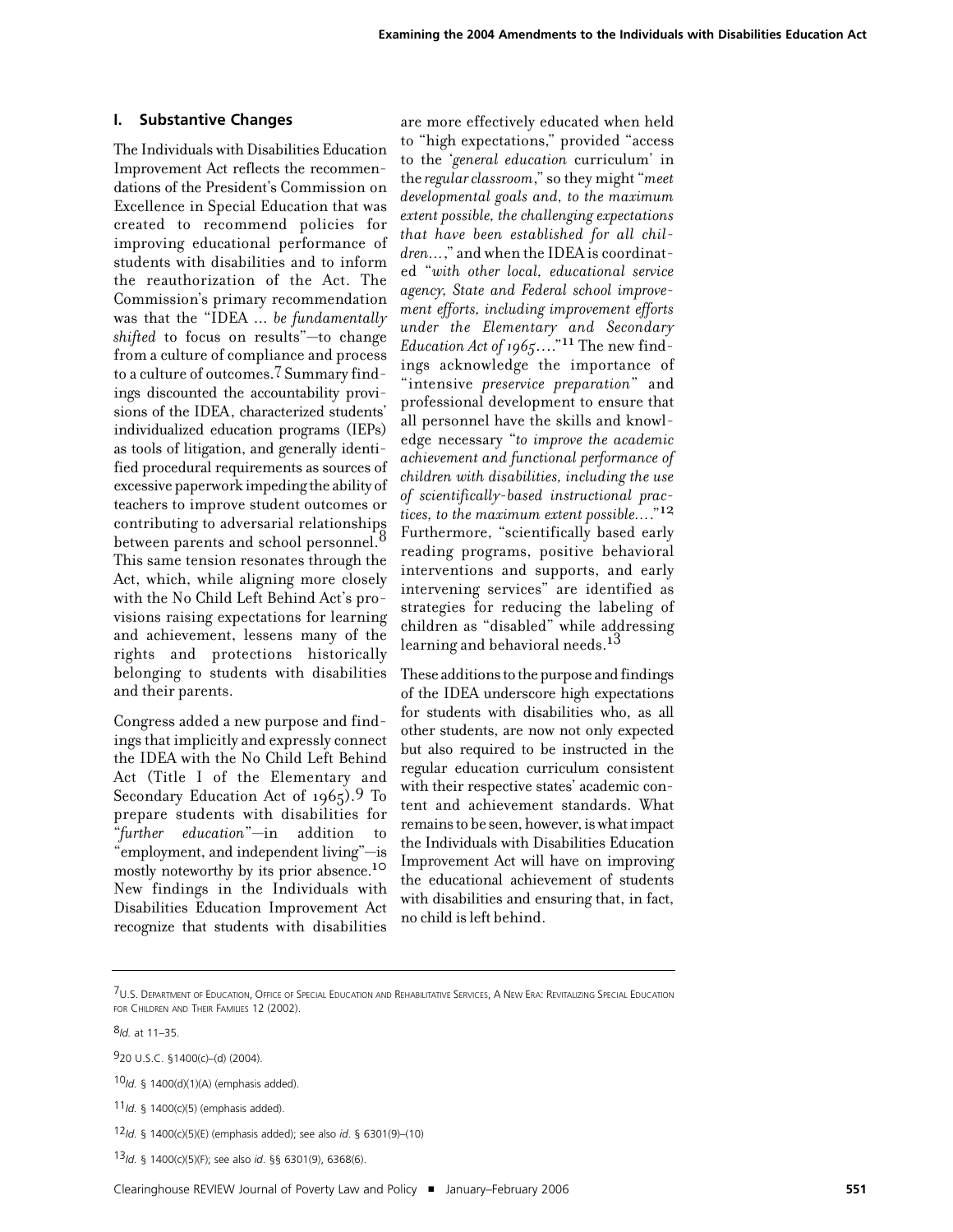## **A. Funding Changes for States and School Districts**

A number of changes in the funding provisions give the state more flexibility and discretion in its use and control of monies for special education (Part B for students aged 3–21) and for early intervention services (Part C for infants and toddlers). For the first time the Individuals with Disabilities Education Improvement Act establishes a nonmandatory seven-year authorization plan for increasing appropriations until full funding is achieved. 14 Thereafter the Act authorizes "such sums" as may be necessary for succeeding fiscal years, thus preserving the permanent authorization of Part  $B<sup>15</sup>$  As became evident in the 2005 fiscal year, there is no guarantee that the funds will be appropriated according to schedule.

Beginning in 2007, the Individuals with Disabilities Education Improvement Act eliminates any population-based fiscal incentive used to identify students with disabilities—a practice that may have contributed to certain students, especially racial minorities, being erroneously classified as having disabilities. Instead the maximum grant (full funding) will be based on the number of children with disabilities served in the state during the 2004–2005 school year; the number will be adjusted by the annual rate of change in the state's population of children of comparable age to those provided a free appropriate public education (85 percent of the adjustment) and of the state's children living in poverty (15 percent of the adjustment) in the same age range.<sup>16</sup>

Another change limits the state from setting aside more than 10 percent of funds under the IDEA for nonadministrative activities at the state level.17 These funds must be used for monitoring, enforcement, and complaint investigation—previously discretionary activities—and for implementing the statutorily mandated mediation process.<sup>18</sup>

The Individuals with Disabilities Education Improvement Act expands the discretionary state-level activities for which states may spend their federal monies to include activities required to comply with the No Child Left Behind Act. Those activities include, among others, developing valid and reliable alternate assessments to ensure full participation in state assessments, professional development to introduce teachers to scientifically based research, and support and technical assistance to align specialized instruction with challenging academic content and achievement standards.19

A state may also set aside 10 percent of funds reserved for discretionary statelevel activities to create a fund for local educational agencies to cover the high costs of providing "direct special education and related services."<sup>20</sup> An example of such high costs might be extensive medical or health-related services not provided by a licensed physician to certain children with significant disabilities whose cost is greater than three times the average per-pupil expenditure.<sup>21</sup> States choosing to establish a "high-cost pool" must develop a state plan with the application and disbursement procedures.<sup>22</sup>

 $14$ In the 2007 fiscal year, full funding will be 40 percent of the national average per pupil expenditure times the number of children who have disabilities and were served in the state in the 2004–2005 school year.

1520 U.S.C. § 1411(i)(8) (2004).

16*Id.* § 1411(a)(2)(A)–(B); 70 Fed. Reg. 35881–82 (proposed June 21, 2005) (to be codified at 34 C.F.R. § 300.7).

1720 U.S.C. § 1411(e)( 2)(A)(i) (2004).

18*Id.* § 1411(e)(2)(B).

19Other activities are technical assistance for providing mental health services, behavioral interventions, classroom support, and technology to enhance learning; maximizing accessibility of students with disabilities in the regular education curriculum; using universal design principles; transition programs and services for students pursuing postsecondary education. *Id.* § 1412(e)(2)(A).

 $20A$  public board of education recognized in a state as an administrative agency with responsibility for its public schools in a city, town, or school district is an example of a local educational agency.

2120 U.S.C. § 1411(e)(3)(D)(iii) (2004).

22*Id.* § 1411(e)(3)(C)(ii).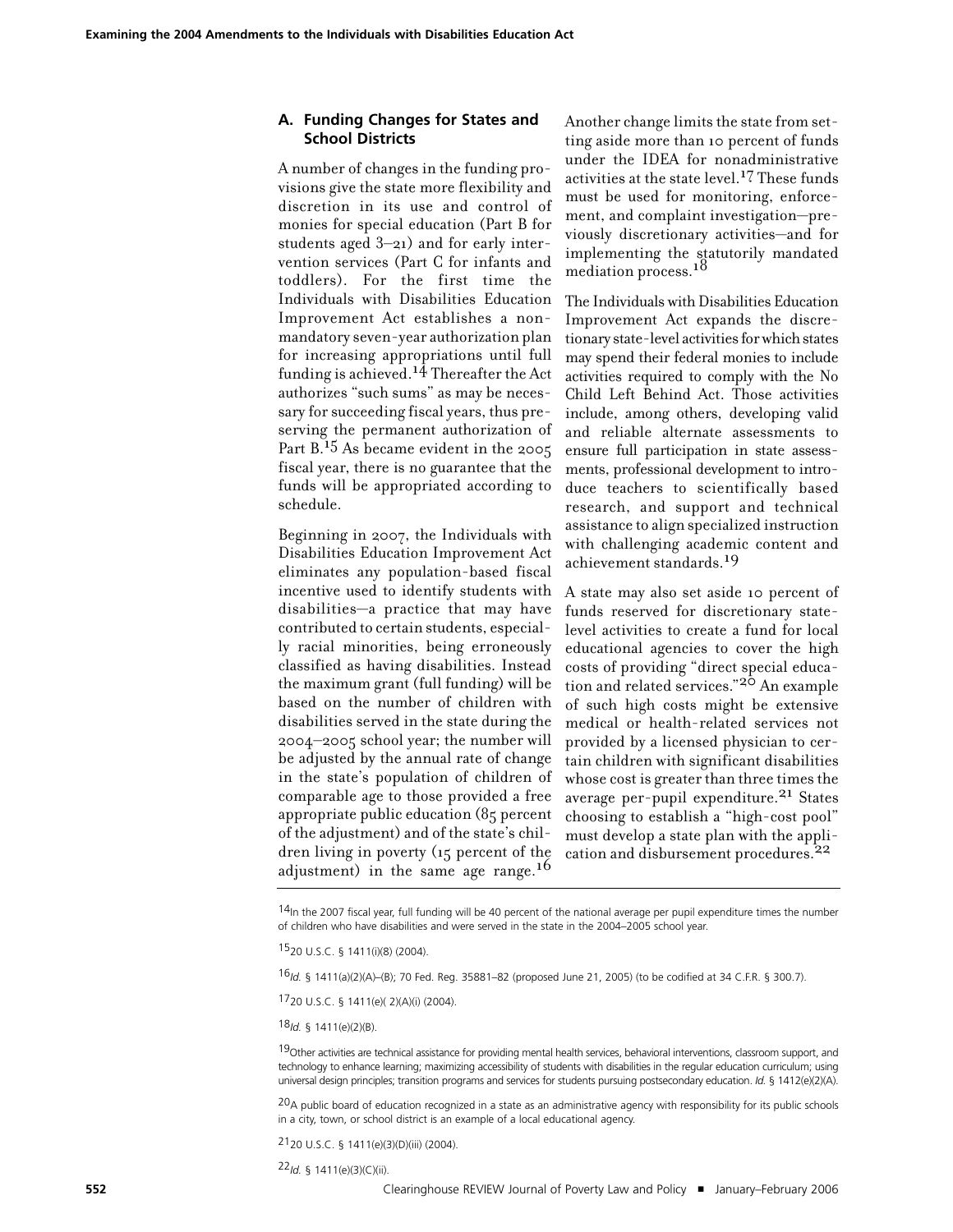# **1. Special Education (Part B) Funds for Early Intervention (Part C) Services**

The Individuals with Disabilities Education Improvement Act affords states new flexibility to use Part B special education funds for eligible preschool-age children from 3 to 5 years old to fund instead early intervention services previously limited to eligible infants and toddlers from birth to 3 years old under Part C.<sup>23</sup> A state may elect to offer such option.<sup>24</sup> If so, parents of children 3 to 5 years old who have disabilities and who are otherwise eligible for Part B preschool special education services under an IEP may elect to continue to receive Part C early intervention services until their children enter kindergarten.<sup>25</sup> Such services include family training, nutrition services, social work, and an educational component. 26

A parent, with informed consent, may choose to continue to receive early intervention services under Part C, on behalf of a child who is now 3 to 5 years old and eligible forspecial education services based on an IEP under Part B. 27 Once the parent does so, the state has no legal obligation to provide that child with a free appropriate public education under Part B of the IDEA.<sup>28</sup> Although early intervention services "shall include an educational component that promotes school readiness and incorporates preliteracy, language, and numeracy skills," these services are not necessarily representative of the programming and services necessary to meet the statutory requirements of a free appropriate public education. 29 Nor are states

required to provide services "free and without cost to the parent" or that meet state standards governing preschool education. 30 While ostensibly offering parents greater choice, this change represents a lost opportunity for addressing the educational needs of the most vulnerable, preschoolage children who can be expected to enter kindergarten already disproportionately behind their nondisabled peers. If such policy is adopted by a state, advocates need to make certain that families understand that participation in the Part C program means rejection of their child's right to a free appropriate public education in the public preschool program. To give informed consent, parents need to possess sufficient knowledge about early education research, child development, the legal mandates of the state and the local educational agency to provide a free appropriate public education, as well as any relevant state or district assessment–based data analyzing the performance of children entering kindergarten. 31 This statutory change seems to counter the goals and intent of the No Child Left Behind Act.

## **2. Special Education (Part B) Funds for Non-Special-Education Students**

For the first time, school districts may funnel money earmarked for special education into the general education classroom for non-special-education purposes. Local educational agencies are permitted and, in certain instances, required to use up to 15 percent of their IDEA funds to "develop and implement coordinated, early intervening services" that do not constitute special education. 32 These services are

25*Id*. § 1411(e)(7).

27*Id.*

28*Id.* §§ 1412(a)(1)(C), 1435(c)(5).

30*Id.* § 1401(9).

3220 U.S.C. §§ 1413(f)(1), 1413(j) (2004)

<sup>23</sup>*Id.* § 1411(e)(7).

<sup>24</sup>See *id*. §§ 1412(a)(1)(C), 1431–39.

<sup>26</sup>*Id.* Services may also include service coordination, or case management for families receiving services under Part C.

<sup>29</sup>*Id.* § 1435(c)(1).

 $31$ Although the phrase is used in the IDEA, as amended, "informed consent" is not defined by either statute or proposed regulation. Presumably informed consent requires a heightened level of 'consent" than is defined at 70 Fed. Reg. 35782, 35837 (proposed June 21, 2005) (to be codified at 34 C.F.R. § 300.9).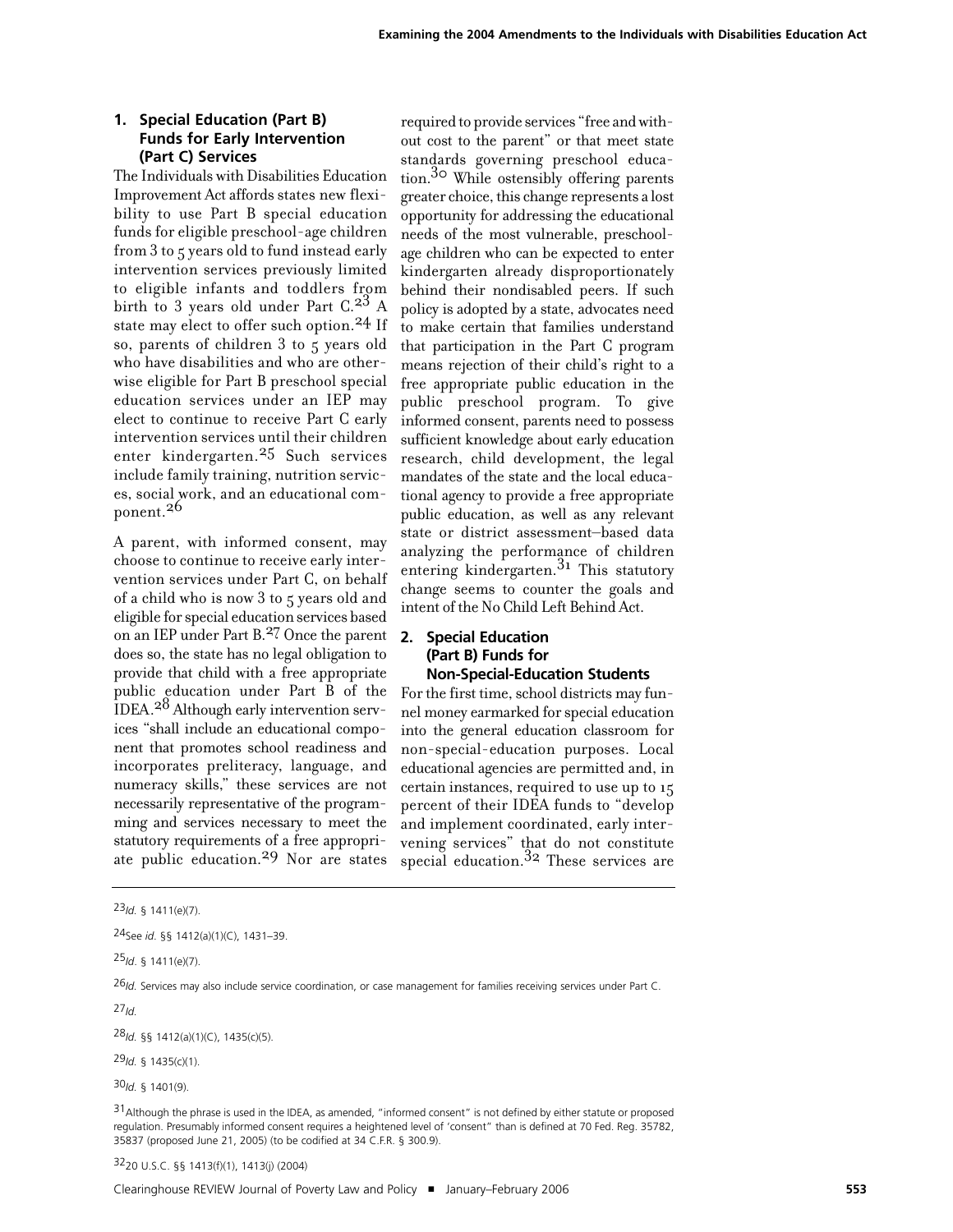designed for children who are not in need of special education or related services under the IDEA but who nevertheless need additional academic and behavioral support to succeed in a general education environment. This money may be used to assist students (primarily in grades K–3) who are not meeting their grade-level standards and who may be "at risk" of being identified as having a learning disability and being in need of special education.33 Early intervening services cover professional development for teachers and other school staff to deliver scientifically based academic instruction and behavioral interventions, scientifically based literacy instruction, software instruction, where appropriate, and educational and behavioral evaluations, services, and supports, including literacy instruction. 34 Such funds may also support coordinated, early intervening services aligned with activities funded by the Elementary and Secondary Education Act as amended by the No Child Left Behind Act, provided that the funds are used to supplement and not supplant the Act's funds.<sup>35</sup>

While intended to ameliorate the unnecessary labeling of children—in particular racial minority students who are disproportionately represented as in need of special education—as having disabilities, this new provision raises a number of concerns. 36 First, the new provision explicitly authorizes school districts to take monies from a finite source of inadequate special education funds to cover the costs of educating students without identified disabilities in the regular education curriculum. Second, special education funding but neither protection nor accountability under the IDEA is given to those students who are from kindergarten through grade 12 (with an emphasis on kindergarten through grade 3, but not a mandate) and are identified as

requiring additional academic and behavioral supports to succeed in a general education environment.

This new flexibility must not be used to deny eligible students who have disabilities and need specialized instruction and related services to achieve standards set for all and to stay in school.<sup>37</sup> Neither the statutory provision nor the proposed regulations contain any time frame for how long a local educational agency may permit a child, for example, one with an undiagnosed specific learning disability, to fail, to fall further behind grade-level standards, to be nonresponsive to "early intervention services," before referring the child for a special education evaluation. Congress underscored in the statute that nothing related to the establishment of an early intervening program should be construed to limit or create a right to a free appropriate public education. 38 However, the U.S. Department of Education's proposed regulations suggest nothing to ensure that the local educational agency will give serious consideration to these concerns.

Advocates for students from low-income families, in particular, need to ensure that older students receiving early intervention services and parents know of their right to request an evaluation under the IDEA and to receive specialized instruction in the general education curriculum even if they are making sufficient progress to move from grade to grade. Arguably the parent of every child who receives early intervening services with Part B funds should be given notice of rights, including the right to request an evaluation for eligibility, under the amended IDEA.

## **3. Disproportionate Representation of Minorities as Trigger for Early Intervention Services**

New statutory language requires any school district with a significant racial or

37See generally *id*. §§ 1415(k)(5), 1412(a)(1)(A).

38*Id*. § 1413(f)(3).

<sup>33</sup>*Id*. § 1413(f)(1).

<sup>34</sup>*Id.* § 1413(f)(2).

<sup>35</sup>*Id.* § 1413(f)(5).

<sup>36</sup>*Id.* §§ 1412(a)(24), 1418(d).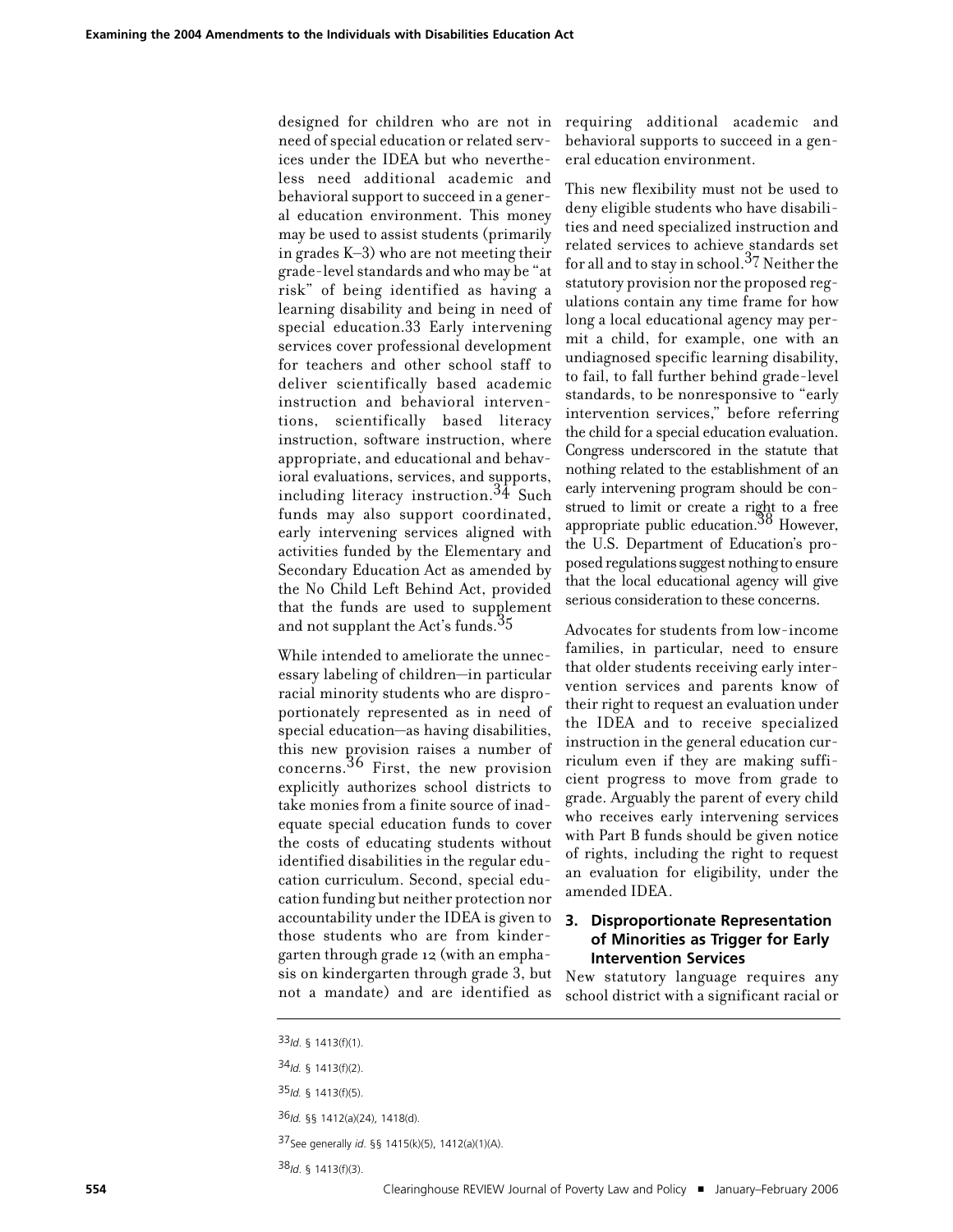ethnic disproportionality of children with a particular disability or in a particular education setting to reserve 15 percent of funds for early intervening services to provide comprehensive, coordinated instructional support services targeted, in particular, to children in those racial or ethnic groups.

Furthermore, each local educational agency with a program of early intervening services must annually report to the state educational agency the number of students served, and the number served who receive special education within two years of being served by the early intervening services program. Racial and language minorities and students from lowincome families are disproportionately subject to suspension, expulsion, higher rates of dropping out of school, and increasingly, given the implications of the No Child Left Behind Act, failure on statewide and districtwide assessments. Their advocates should examine data disaggregated by population group to make certain that particular students are not being removed, including during suspension or expulsion, under the guise of concern about their overidentification or disproportionate representation among those students receiving specialized instruction, from their "protected" status as students who have disabilities under IEPs and are entitled to a free appropriate public education.

## **4. Local Maintenance-of-Effort Requirement Exception**

Section 613 of the Individuals with Disabilities Education Improvement Act significantly changes the local maintenance-of-effort requirement. 39 This provision creates an exception to the maintenance-of-effort requirement, which, in general, prevents state and local spending on special education from being reduced from year to year. Previously a local educational agency was allowed to treat up to 20 percent of any annual increase in its IDEA grant as local funds on a noncumulative annual basis.40 The new law contains no such limitation.<sup>41</sup> In essence, notwithstanding the supplanting and maintenance-of-effort provisions, the local educational agency may, in order to "reduce the level of expenditure" for special education, use up to 50 percent of the increase in its IDEA grant. 42 Moreover, the new law dictates that the local educational agency must use local funds equal to the reduction in expenditures to carry out activities authorized by the No Child Left Behind Act. 43 Such activities include early intervening services for students who are experiencing academic and behavioral needs and are not identified as having a disabili $t$ y and in need of special education. $44$ 

## **B. Eligibility, Evaluations, and Reevaluations**

With the 2004 amendments to the IDEA, Congress extended the "child find" requirement to cover children who have disabilities and are either homeless or wards of the state.<sup>45</sup> Also included are "highly mobile" students, such as migrant children, and childrenwho are suspected of having a disability and being in need of special education, "even though they are advancing from grade to grade."46 States must identify, locate, and evaluate such children to determine whether such chil-

4520 U.S.C. § 1412(a)(3)(A) (2004).

46*Id*. § 1412(a)(3)(A); 70 Fed. Reg. 35782, 35843 (proposed June 21, 2005) (to be codified at 34 C.F.R. § 300.111(a)(1)(i),(b)); *id*. (to be codified at 34 C.F.R. § 300.111(c)(1)–(2)).

Clearinghouse REVIEW Journal of Poverty Law and Policy ! January–February 2006 **555**

<sup>39</sup>*Id*. § 1413(a) (2)(C).

<sup>40</sup>*Id*. § 1413(a)(2)(C) (1997).

<sup>4166</sup> Fed. Reg. 1475 (Jan. 8, 2001).

 $4220$  U.S.C § 1413(a)(2)(C)(i) (2004) ("The Conferees intend that in any fiscal year in which the [local educational agency] or [state educational agency] reduces expenditures pursuant to section 613(j), the reduced level of effort shall be considered the new base for purposes of determining the required level of fiscal effort for the succeeding year." H.R. Rep. No. 108-779, at 197 (2004).

<sup>43</sup>See 70 Fed. Reg. 35782, 35858 (proposed June 21, 2005) (to be codified at 34 C.F.R. § 300.205); *id*. at 35860 (to be codified at 34 C.F.R. § 300.226), revealing the intersection between early intervening services and maintenance of effort.

<sup>44</sup>*Id*. at 35858 (to be codified at 34 C.F.R. § 300.205).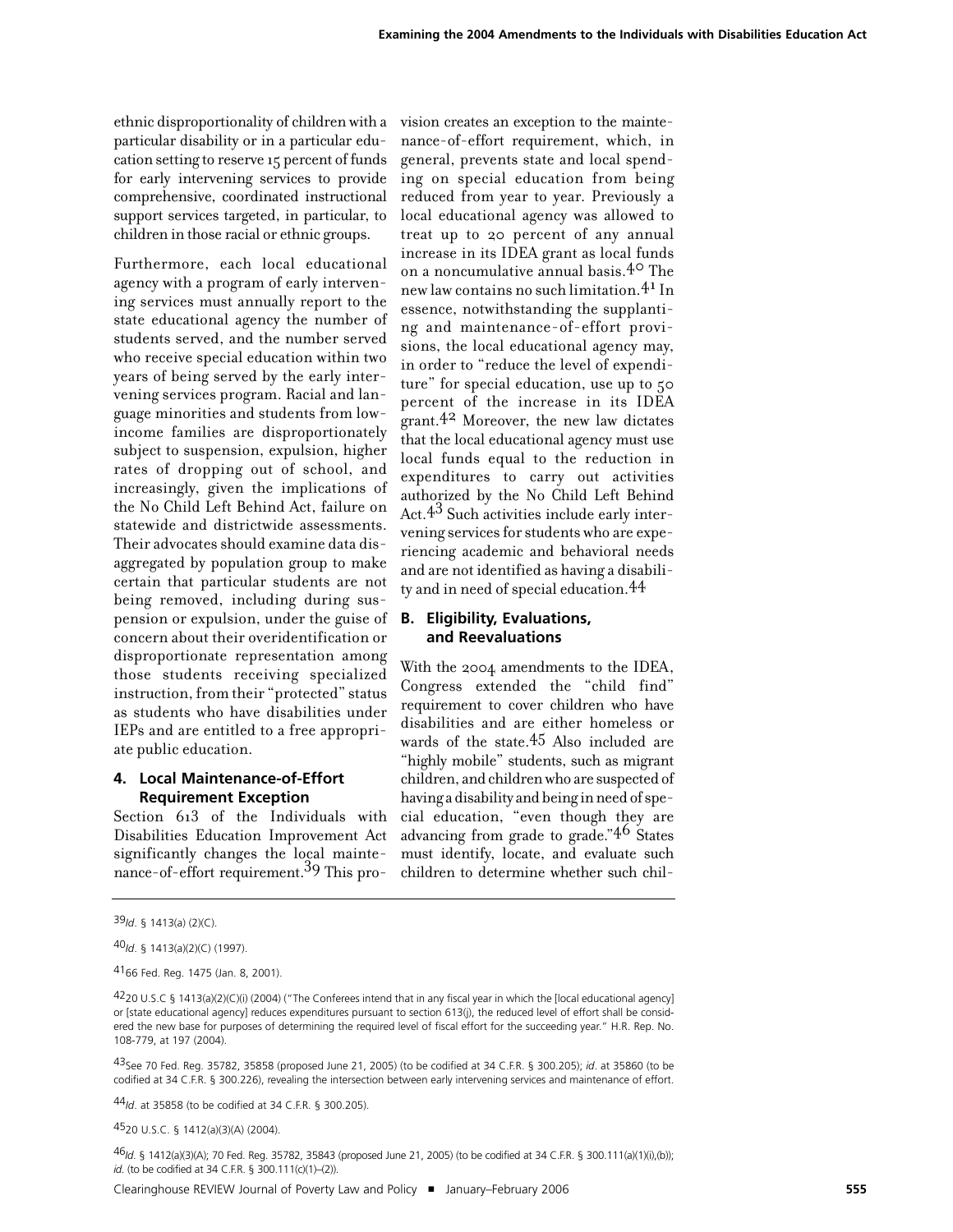dren, including "wards of the state," need individualized specialized instruction and related services.47 Local educational agencies must now cooperate with ongoing efforts of the Education Department secretary to link electronically the health and education records of migratory children with disabilities. $4^8$ 

# **1. "Child Find" Requirements**

The "child find" requirements continue to encourage equitable participation in special education services of children who are enrolled in private schools by their parents and for whom a free appropriate public education is not an issue. However, as a result of a change in the statute, children who have disabilities and are eligible for these services now include all those who attend private schools, including religious schools, *located within the school district* served by the local educational agency, even if the student resides in another school district. 49 The local educational agency must report to the state educational agency the number of children who are placed by their parents in private schools and for whom a free appropriate public education is not at issue, the number of these children evaluated, the number found eligible for special education, and the number currently receiving special education and related services. As under prior law, these students have no individual right to special education and related services.<sup>50</sup> Rather, equitable special education services, with a new emphasis on direct special education services that are "secular, neutral, and nonideological" shall be provided to students by employees of the local educational agency or through contract by the agency, con-

sistent with proportionate funding. The agency determines how these services will be apportioned after a "timely and meaningful consultation" with private school representatives and the parents of children who have disabilities and are enrolled in private schools during the development of special education and related services for the children. 51 If the agency and the private school officials disagree, the agency must explain in writing its choice not to provide services. A private school official also has a right to complain in writing to the state educational agency about the local agency's failure to engage in meaningful, timely consultation or to give due consideration to the views of the private school community. An appeal may also be filed with the U.S. secretary of education.<sup>52</sup>

#### **2. Evaluations**

A parent of a child, a state educational agency, another state agency, or a local education agency may request an evaluation to determine if a particular child qualifies as a "child with a disability" under the IDEA. $5^3$  The new law requires this evaluation to take place within sixty days of receiving parental consent unless the state establishes its own time frame. 54 When a federal standard is established, here sixty days, and is more protective than a state law, the federal law should be applied. 55 However, the proposed regulations offer no guidance on the time frame. Without regulatory guidance, the time frame for completing evaluations will continue to vary by state and in some instances be longer than sixty days. The time frame for completing reevaluations is also left to state law, for the IDEA, as amended, is silent.

5570 Fed. Reg. 35782, 35862 (proposed June 21, 2005) (to be codified at 34 C.F.R. § 300.301(c)(1)(i)).

**556** Clearinghouse REVIEW Journal of Poverty Law and Policy ■ January–February 2006

<sup>4720</sup> U.S.C. § 1412(a)(3)(A) (2004).

<sup>48</sup>*Id*. § 1413(a)(9); *id.* § 6398(b)(2).

<sup>49</sup>*Id*. § 1412(a)(10)(A)(ii)(II).

<sup>50</sup>*Id*. § 1412(a)(10)(A); 70 Fed. Reg. 35782, 35846 (proposed June 21, 2005) (to be codified at 34 C.F.R § 300.137).

<sup>5120</sup> U.S.C. § 1412(a)(10)(A)(iii) (2004).

<sup>52</sup>*Id*. § 1412(a)(10)(A)(v).

<sup>53</sup>*Id*. § 1414(a)(1)(B).

<sup>54</sup>*Id*. § 1414(a)(1)(C)(i)(I).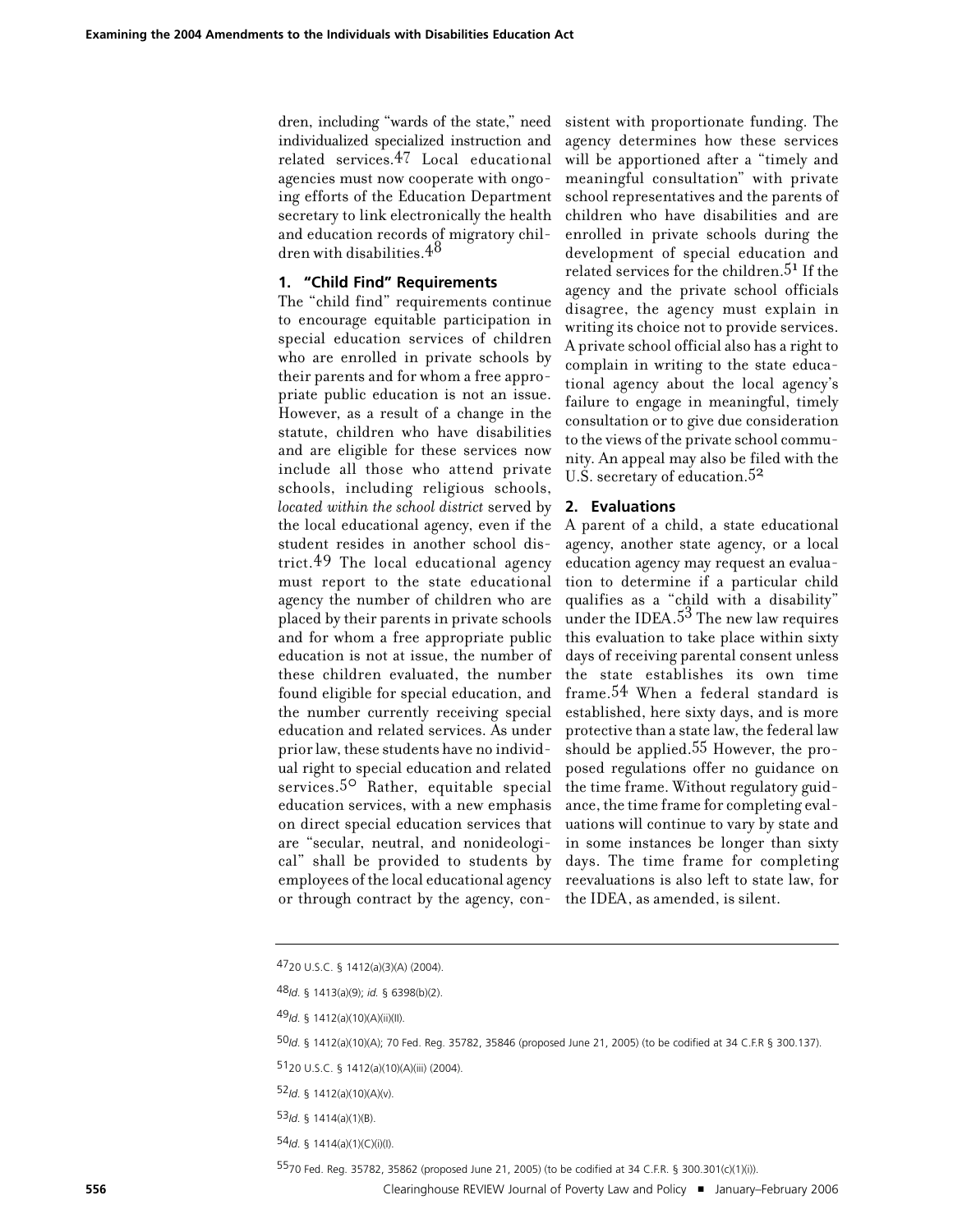The federal law creates two exceptions to on evaluations that rely on a variety of the sixty-day time frame for completing a assessments, multiple measures, and student's initial evaluation. If, after eval-technical standards of validity and reliauation begins, the child enrolls in a bility. 59 Nonetheless, there were a few school served by a different local educa-modest but important additions. For tion agency, that agency is not bound to example, assessments must be "provided the previously initiated evaluation time-and administered in the language and line, provided that the agency where the form most likely to yield accurate inforchild is enrolled "is making sufficient mation on what the child knows and can progress to ensure a prompt completion do academically, developmentally, and of the evaluation." $5^6$  A local educational functionally, unless it is not feasible to so agency is also relieved of responsibility for meeting the timeline if the child's disabilities should now be assessed not parent repeatedly fails or refuses to produce the child for the evaluation.<sup>57</sup> Advocates should be prepared to argue that before a parent may be alleged to have failed or refused to produce the child for an initial evaluation, the local educational agency must have initiated multiple, documented attempts to engage the parent and identify obstacles to bringing the child to the evaluation site. Advocates for parents should argue that the local educational agency may not be passive; the agency must make multiple, meaningful efforts to connect with the parent, to address the parent's fears or concerns, to ensure that the parent has ample opportunity to become informed about the evaluation so that the parent's decision on consent to the child evaluation is, in fact, an informed one.

An added "rule of construction" further clarifies that a teacher's or specialist's screening of a student for appropriate instructional strategies for curriculum implementation does not qualify as an evaluation for eligibility for special education and related services.<sup>58</sup> Screenings do not require consent.

Determinations of eligibility under the 2004 amendments continue to be based

provide or administer."60 Students with only in their native language or other mode of communication but also through the use of alternate assessments, such as portfolios or performance assessments if doing so will yield more accurate information of the student's academic performance or achievement.

## **3. Eligibility**

As before, a student may not be found eligible for special education based on either

- lack of appropriate reading instruction<sup>61</sup> or
- ! lack of instruction in math or limited English proficiency.<sup>62</sup>

A change in the eligibility requirements for students with "specific learning disabilities" should help ensure that all children, especially low-income and minority children, who disproportionately score low on standardized aptitude assessments are equally likely to be identified as having a specific learning disability. The amended statute states that a local educational agency shall no longer "be required to take into consideration whether a child has a severe discrepancy between achievement and intellectual

<sup>5620</sup> U.S.C. § 1414(a)(1)(C)(ii)(I) (2004).

<sup>57</sup>*Id*. § 1414(a)(1)(C)(ii)(II).

<sup>58</sup>*Id.* § 1414(a)(1)(E).

<sup>59</sup>*Id.* § 1414(b)(2).

<sup>60</sup>*Id*. § 1414(b)(3)(A)(ii), 70 Fed. Reg. 35782, 35862 (proposed June 21, 2005) (to be codified at 34 C.F.R § 300.304(c)(iii)); cf. 34 C.F.R. § 300.532(a)–(b).

 $61$ The Elementary and Secondary Education Act, 20 U.S.C. § 6368(3), as amended by the No Child Left Behind Act, defines the essential components of reading instruction to be phonemic awareness; phonics, vocabulary development, reading fluency, including oral reading skills, and reading comprehension strategies.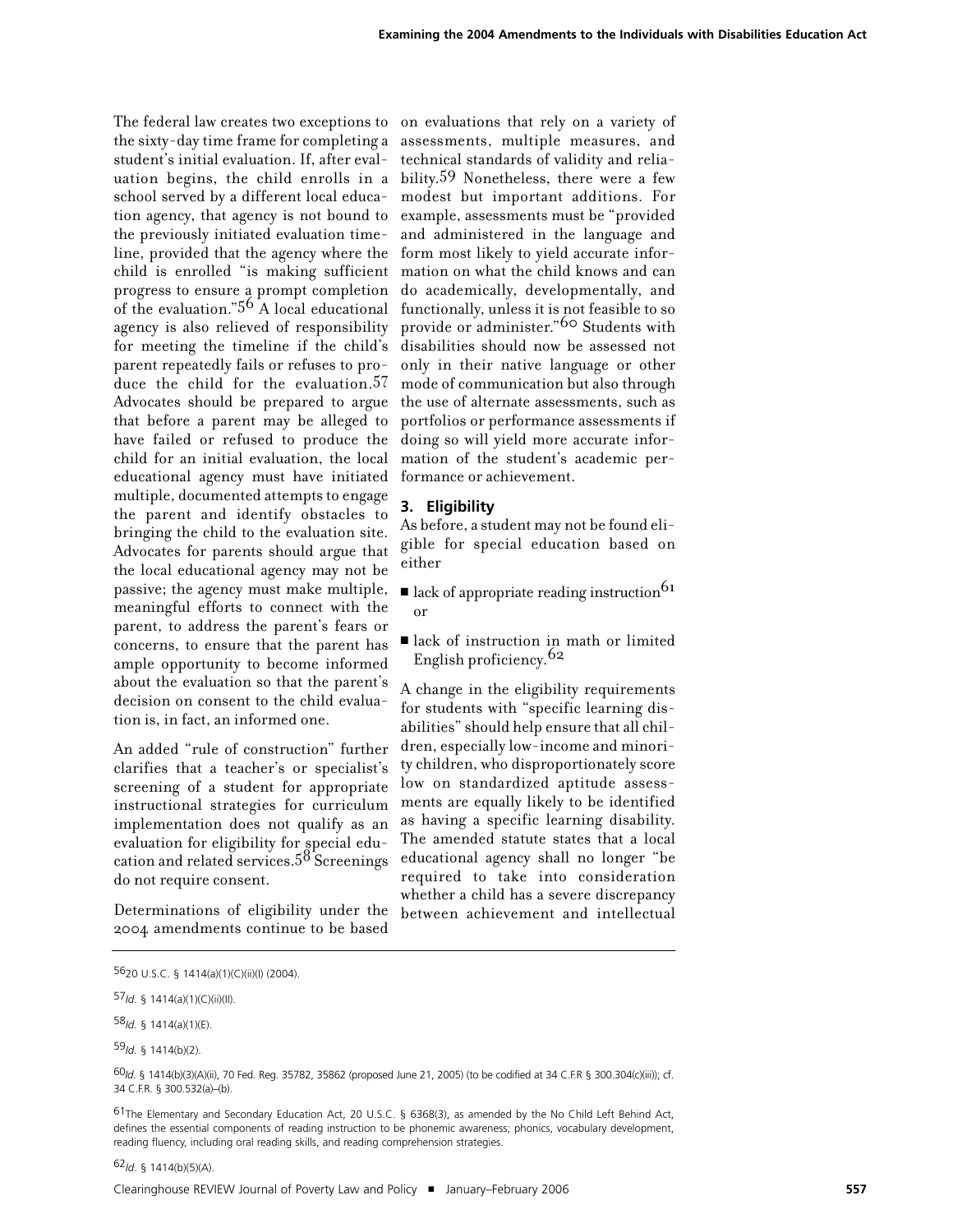ability in oral expression, listening comprehension, written expression, basic reading skill, reading comprehension, mathematical calculation, or mathematical reasoning."63 A proposed regulation further authorizes states to prohibit local educational agenciesfromusing the severe discrepancy model. 64 It requires states to adopt criteria that such agencies must use for determining whether a child has a "specific learning disability."65 Such agencies must "use a process that determines if the child responds to *scientific, research-based intervention* as a part of the evaluation procedures…" for determining if a student has a specific learning disability.66 The "criteria adopted by the State" must also "permit the use of other *alternative research-based procedures* for determining whether a child has a specific learning disability…."67

Eligible students with specific learning disabilities do not achieve commensurately with their age in one of eight specified academic areas after they are given age-appropriate learning experiences. 68There is evidence that the student fails to make sufficient progress in meeting state approved results in one or more of the eight identified areas "when assessed with a response to scientific, research-based intervention process; or [ ] … exhibits a pattern of strengths and weaknesses in performance, achievement, or both, or a pattern of strengths and weaknesses in performance, achievement, relative to intellectual development…."69

Under the proposed regulations, either before or as part of the referral process for evaluating a child "suspected of hav-

ing a specific learning disability," a group of educators must confirm that the child has been provided with

- **E** appropriate high-quality, researchbased instruction by qualified personnel in regular education settings<sup>70</sup> and
- ! "repeated assessments of achievement at reasonable intervals" reflecting student progress during instruction.<sup>71</sup>

That group includes a special education teacher, the child's general educator or a general education teacher qualified to teach the child, and other professionals, if appropriate.72

While eligibility criteria and the referral process have been changed to ensure greater fairness and accuracy in identifying eligible students with specific learning disabilities, advocates must be wary of obstacles to eligibility likely to impede students, particularly low-income, disproportionately racial- and ethnic-minority studentswho are most likely to attend low-performing schools without appropriate high-quality, research-based instruction from qualified personnel. However, students should not be identified as having disabilities based on their not having received effective teaching and instruction. A finding of specific learning disability should not be delayed because a school cannot provide research-based instruction from qualified teachers.

The proposed regulations offer minimal protection to students who might otherwise be determined to have a specific learning disability but for an inability to rule out that they have not yet received appropriate high-quality, research-based

6470 Fed. Reg. 35782, 35864 (proposed June 21, 2005) (to be codified at 34 C.F.R. § 300.307(a)(1)).

<sup>63</sup>*Id*.§ 1414(b)(6)(A).

<sup>65</sup>*Id*. at 35864 (to be codified at 34 C.F.R. § 300.307(a)–(b)).

<sup>6620</sup> U.S.C. § 1414(b)(6)(B).

<sup>6770</sup> Fed. Reg. 35782, 35864 (proposed June 21, 2005) (to be codified at 34 C.F.R. § 300.307(a)(4)).

<sup>68</sup>*Id*. at 35864 (to be codified at 34 C.F.R. § 300.309(a)).

<sup>69</sup>*Id*. (to be codified at 34 C.F.R. § 300.309(a)(2)(i)–(ii)).

<sup>70</sup>*Id*. (to be codified at 34 C.F.R. § 300.309(b)(1)).

<sup>71</sup>*Id*. (to be codified at 34 C.F.R. § 300.309(b)(2)).

<sup>72</sup>*Id.* (to be codified at 34 C.F.R. § 300.308(b)).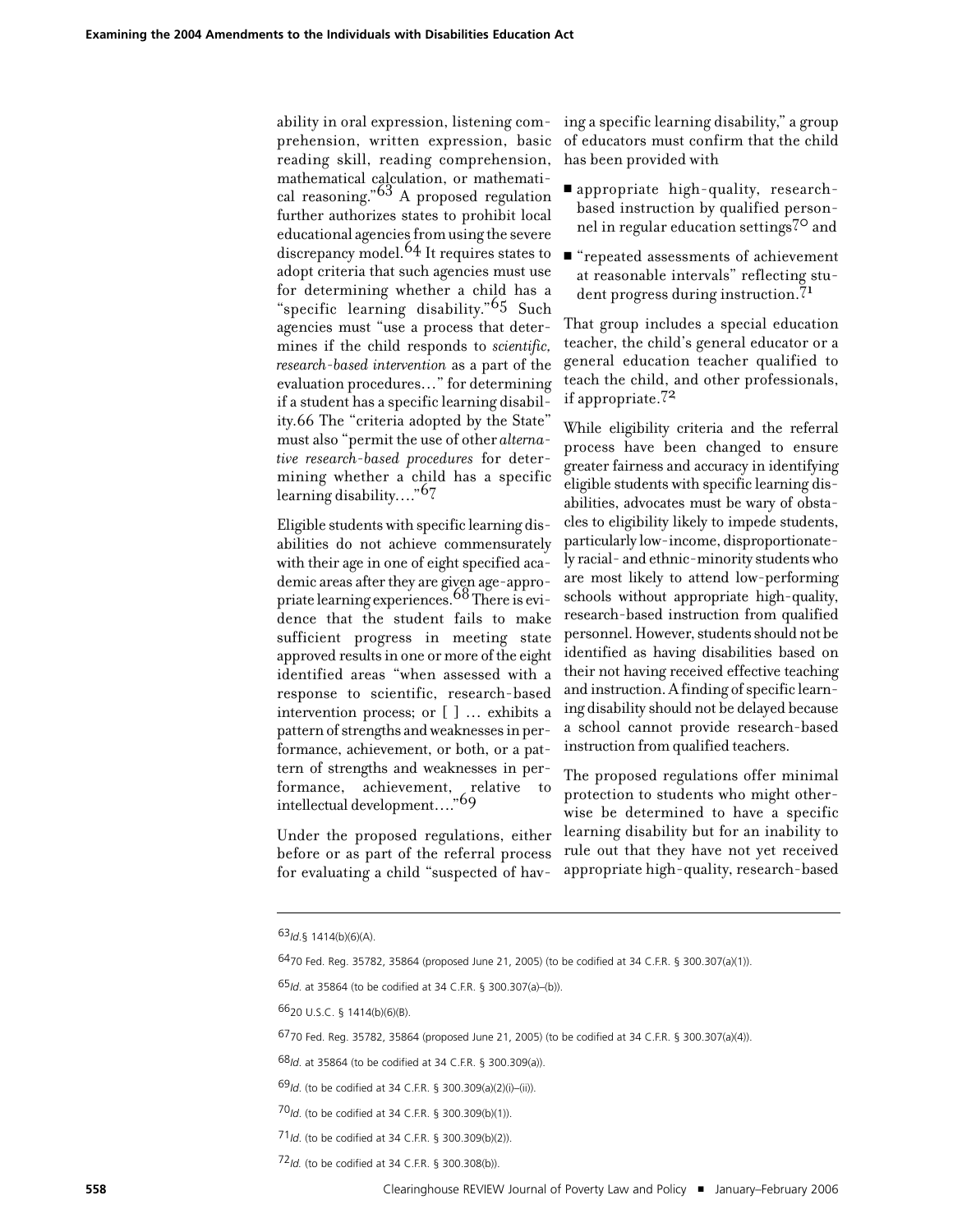instruction in regular education settings, including instruction delivered by qualified personnel. Moreover, there is no guarantee that these individual students will receive such instructional services under Title I or under state law. Nor is there a time frame for how long a student who receives "research-based intervention" strategies must fail to improve significantly before she can be referred for evaluation for a specific learning disability. The regulations do not recognize biologically based learning disabilities of childrenwhose certain disabling conditions suggest that their learning needs be immediately addressed.

## **4. Reevaluations and Summary of Performance**

Grounds for reevaluation have been modified somewhat to reflect the outcome focus of the 2004 law. Reevaluations may be conducted if the local educational agency determines that the "educational or related services needs, including improved academic achievement and functional performance, of the child warrant a reevaluation" or upon the request of the child's parents or teacher. 73 Such a reevaluation shall occur at most once a year unlessthe agency and parents agree otherwise. 74 As before, a reevaluation must be conducted at least once every three years but may be waived if the agency and parents agree that it is unnecessary. 75 If an IEP team with other qualified professionals decides that no additional data are needed to determine a student's eligibility and educational needs, there is no duty to conduct such an assessment unless a parent requests it. 76 In this instance, however, the IEP team must notify the parent of its decision, the reasons for its decision, and the right of the parents to have such an assessment conducted. At least for students who have disabilities and are experiencing difficulty in closing the achievement gap,

there seems little justification for not reevaluating their disability-related educational and noneducational needs that might be relevant to their instruction and IEP.

The Individuals with Disabilities Education Improvement Act creates two explicit exceptions to the prior legal requirement that an agency responsible for providing a free appropriate public education to a student must complete an evaluation or reevaluation of the student before terminating the student's eligibility for a free appropriate public education. 77 Neither is the agency required to complete an evaluation when the student graduates from secondary school with a regular high school diploma, nor is an evaluation required when the student exceeds the age of eligibility for a free appropriate public education under state  $\text{law}$ .<sup>78</sup> Instead the local educational agency must provide students in both instances with a summary of their academic achievement and functional performance with recommendations for assisting them in meeting their postsecondary goals. 79 Especially useful for students who have disabilities and fail to graduate with a high school diploma, this summary should be a record of the competencies and levels of proficiency they have attained.

#### **5. Informed Parental Consent**

The Individuals with Disabilities Education Improvement Act changes the parental consent provisions somewhat and lowers the standard for obtaining consent for wards of the state. As under prior law, a local educational agency responsible for a free appropriate public education must obtain written *informed* consent from the child's parents before it conducts an initial evaluation and before it begins specialized instruction and related services

76*Id*. § 1414(c)(4).

<sup>7320</sup> U.S.C. § 1414(a)(2)(A)(i), (ii) (2004).

<sup>74</sup>*Id*. § 1414(a)(2)(B)(i).

<sup>75</sup>*Id*. § 1414(a)(2)(B)(ii).

<sup>77</sup>*Id*. § 1414(c)(5)(A).

<sup>78</sup>*Id*. § 1414(c)(5)(B)(i).

<sup>79</sup>*Id*. § 1414(c)(5)(B)(ii).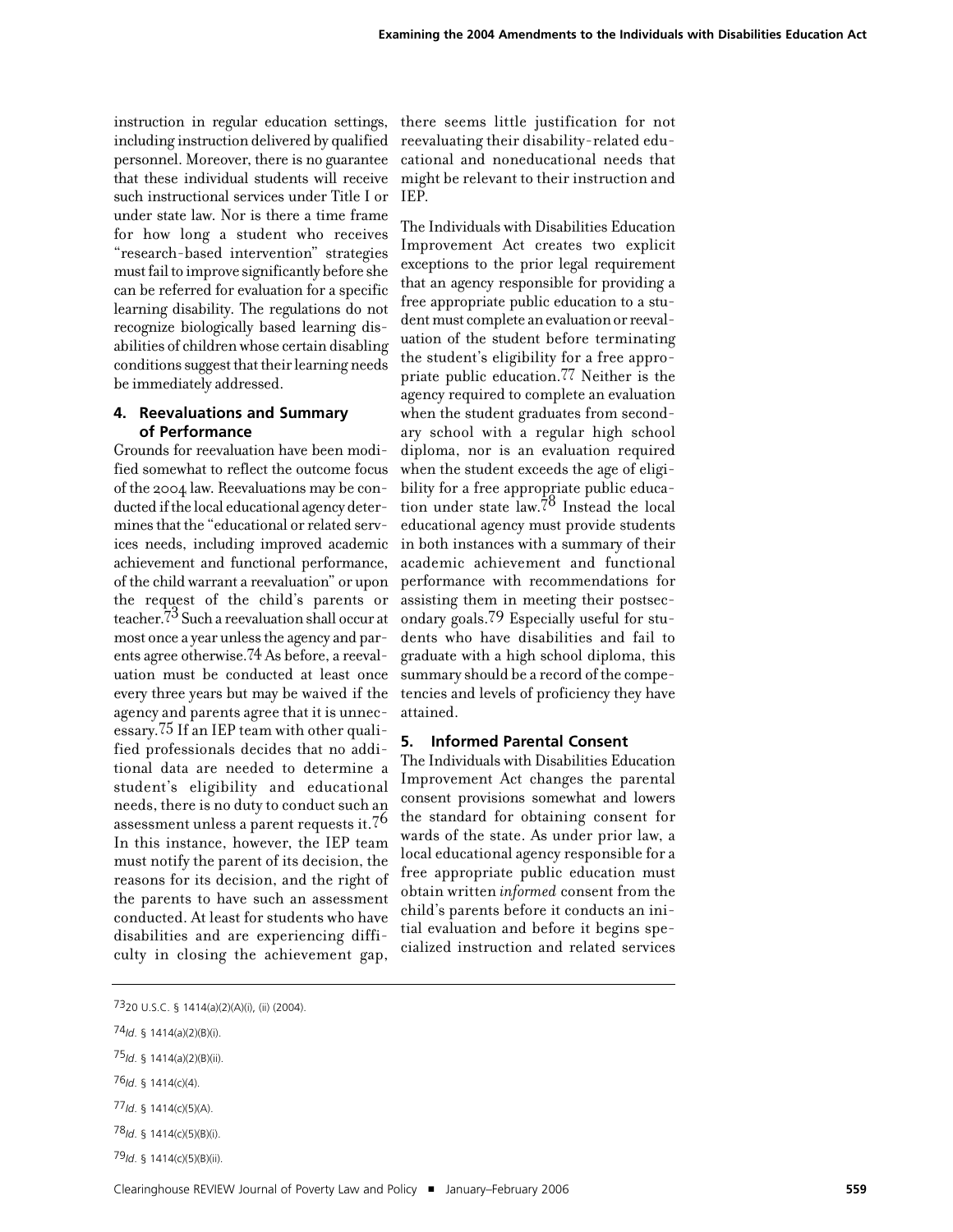based on the evaluation. 80 The agency no longer has the option of providing initial services by using mediation and due process if the parent of such child "refuses to consent to services" based on this initial evaluation. This avenue is expressly foreclosed by the Individuals with Disabilities Education Improvement Act. 81 Lack of parental consent to be *initially* provided with or to receive special education and related services—either by refusing to consent to receive such services or by failing to respond to a request to consent—effectively relieves the agency of its obligation to provide the child with a free appropriate public education or an IEP.  $82$ 

However, explicit language in the proposed regulations affirms that only when a parent refuses to consent or fails to respond to a request to consent to the "*initial* provision of special education and related services" will the local educational agency not be considered in violation of its obligation to provide a free appropriate public education.<sup>83</sup> And only in such circumstances will the agency be required to convene an IEP meeting or develop an IEP. 84 The proposed regulations clarify that districts do not need to seek parental consent every time a particular service is provided to an eligible child.85 Hence, once a child actually receives specialized instruction, a parent's denial of consent to certain services or refusal to respond to a request for consent does not remove the local educational agency's or the state educational agency's duty to provide a free appropriate public education.  $86$ 

The proposed regulations, like the current regulation, permit states to require parental consent for other services and activities, provided that a parent's refusal to consent to any such service cannot result in a refusal to provide the child with a free appropriate public education.<sup>87</sup> Furthermore, a public agency may not use a parent's refusal to consent to one service or activity to deny the parent or child any other service, benefit, or activity of the public agency. $\mathrm{^{88}}$  This means that if a parent and school disagree about the services in a child's IEP, the local educational agency must provide those on which the parties agree.

A curious change in the law establishes a lower standard for obtaining informed consent for students who are "wards of the state" and who have not been identified as eligible for special education services. Why such a ward whose parent cannot be located or whose parent's rights have been terminated is not assigned a surrogate parent to represent the ward's educational needs and interests, including giving informed consent to an initial evaluation and perhaps subsequently to the initial provision of special education and related services, is not clear.  $89$ Children who are "wards of the state" are disproportionately poor, disproportionately members of racial- and ethnicminority groups, and disproportionately individuals with disabilities. Given the new law's focus on mitigating the overidentification of poor, minority students as in need of special education, the justification for weakening the "parental informed consent" is disturbing.

<sup>80</sup>*Id*. §§ 1414(a)(1)(D)(i)(I), 1414(a)(1)(D)(i)(II).

<sup>81</sup>*Id*. § 1414(a)(1)(D)(ii)(II); 70 Fed. Reg. 35782, 35864 (proposed June 21, 2005) (to be codified at 34 C.F.R. § 300.300(b)(2)).

<sup>8220</sup> U.S.C. § 1414(a)(1)(D)(ii)(III) (2004).

<sup>8370</sup> Fed. Reg. 35782, 35862 (proposed June 21, 2005) (to be codified at 34 C.F.R. § 300.300(b)(1)–(3)).

<sup>84</sup>*Id*. at 35862 (to be codified at 34 C.F.R. § 300.300(b)(3)).

<sup>85</sup>*Id*. (to be codified at 34 C.F.R. § 300.300).

<sup>8620</sup> U.S.C. § 1414(c)(3) (2004); 70 Fed. Reg. 35782, 35862 (proposed June 21, 2005) (to be codified at 34 C.F.R. § 300.300).

<sup>8770</sup> Fed. Reg. at 35862 (to be codified at 34 C.F.R. § 300.300(d)(2)).

<sup>88</sup>*Id*. (to be codified at 34 C.F.R. § 300.300(d)(3)).

<sup>8920</sup> U.S.C § 1414(a)(1)(D)(iii)(II) (2004).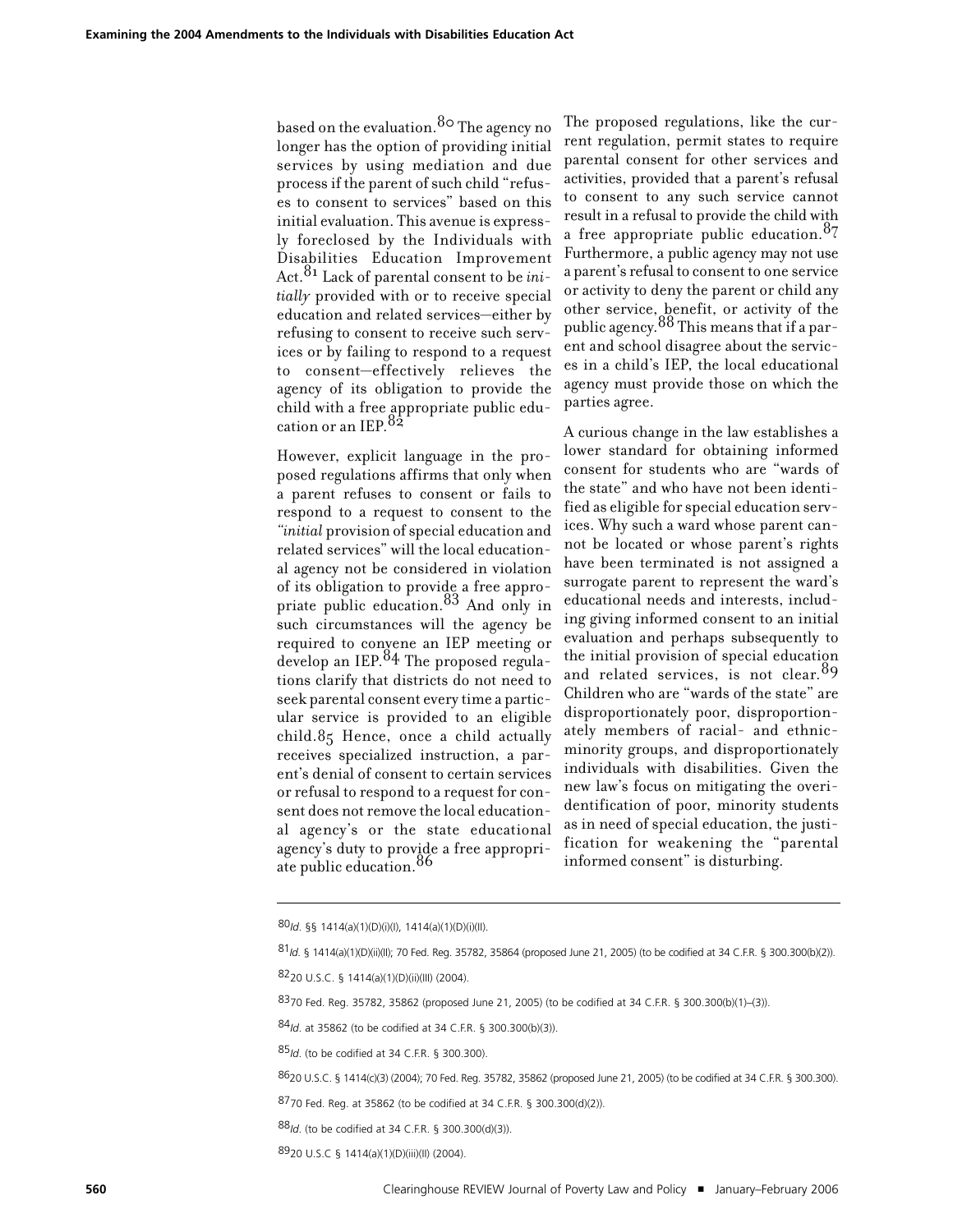## **C. Individualized Education Programs and Content**

The 2004 amendments changed some of the previously required elements of a student's IEP in part to align the delivery of academic programming, instruction, and services more closely with the No Child Left Behind Act and in part to simplify the law and to reduce the so-called paperwork burden. On balance the provisions eliminated from the IDEA by the 2004 amendments undermine school and district accountability contrary to the No Child Left Behind Act and to the stated intent to align the IDEA with the No Child Left Behind Act. For example, the requirements for measuring and reporting on a student's educational progress are somewhat weakened. A new requirement that each student's IEP provide specialized instruction based on "peerreviewed research" raises questions. Also, the provisions on accommodations for assessments and transition services are modified.

The IDEA, as amended, requires the IEP to identify a child's "present levels of *academic achievement and functional performance,*" including "how the child's disability affects the child's involvement and progress in the general *education* curriculum…."90 Although used more than two dozen times throughout the 2004 law, the term "functional" is not defined. Whereas the IEPs of all students eligible under the IDEA were previously required to include "benchmarks or short-term objectives," they are now required only for students who take alternate assessments aligned with alternate achievement standards. 91 Instead of "bench-

marks or short-term objectives," each student's IEP now must include "academic and functional goals" in its "statement of measurable annual goals."92 The academic and functional goals are expected to address the student's disability-related needs so that the student can be involved in and make progress in the general education curriculum. 93 A new provision requires IEPs to describe how and when the student's progress toward meeting the annual goals will be measured and reported. 94 However, a key accountability requirement that parents be informed if their child's progress "is sufficient to enable the child to achieve the goals by the end of the year" is deleted from the IDEA. 95 Previously when a student failed to meet a "benchmark or short-term objective," the parent would have been informed if the lack of progress affected the student's meeting annual goals and triggered additional or alternative instructional intervention.

Congress targeted "short-term objectives" and "benchmarks" for elimination because they were identified with the "paperwork burden" on teachers and administrators. 96 This diminished requirement marks a lost opportunity for aligning the IDEA with the No Child Left Behind Act. However, parents may still match academic and functional goals with highly specific instructional objectives and interim timetables describing what the child needs to learn, how, and when the student's progress toward meeting the limited goals will be measured. Moreover, a highly prescriptive regulation implementing Title I or the No Child Left Behind Act requires schools and districts to report to parents in detail about

<sup>90</sup>*Id*. § 1414(d)(1)(A)(i)(I) (emphasis added).

<sup>91&</sup>lt;sub>/d.</sub> § 1414(d)(1)(A)(i)(l)(cc). These students consist of approximately 1 percent of all students assessed or about 9 percent of students who have disabilities and who, because of the severity of their cognitive disabilities, cannot make progress toward the standards expected to be met by all students on the required grade-level state or district assessments even with accommodations. See 34 C.F.R. § 200.6(a)(B) (2005).

<sup>9220</sup> U.S.C. § 1414(d)(1)(A)(i)(II) (2004).

<sup>93</sup>*Id*. § 1414(d)(1)(A)(i)(II)(aa).

<sup>94</sup>*Id*. § 1414(d)(1)(A)(i)(III).

<sup>95</sup>*Id*. § 1414(d)(1)(A)(viii)(II)(bb) (1997).

<sup>96</sup>U.S. DEPARTMENT OF EDUCATION, *supra* note 7; 20 U.S.C. § 1400(c)(9) (2004).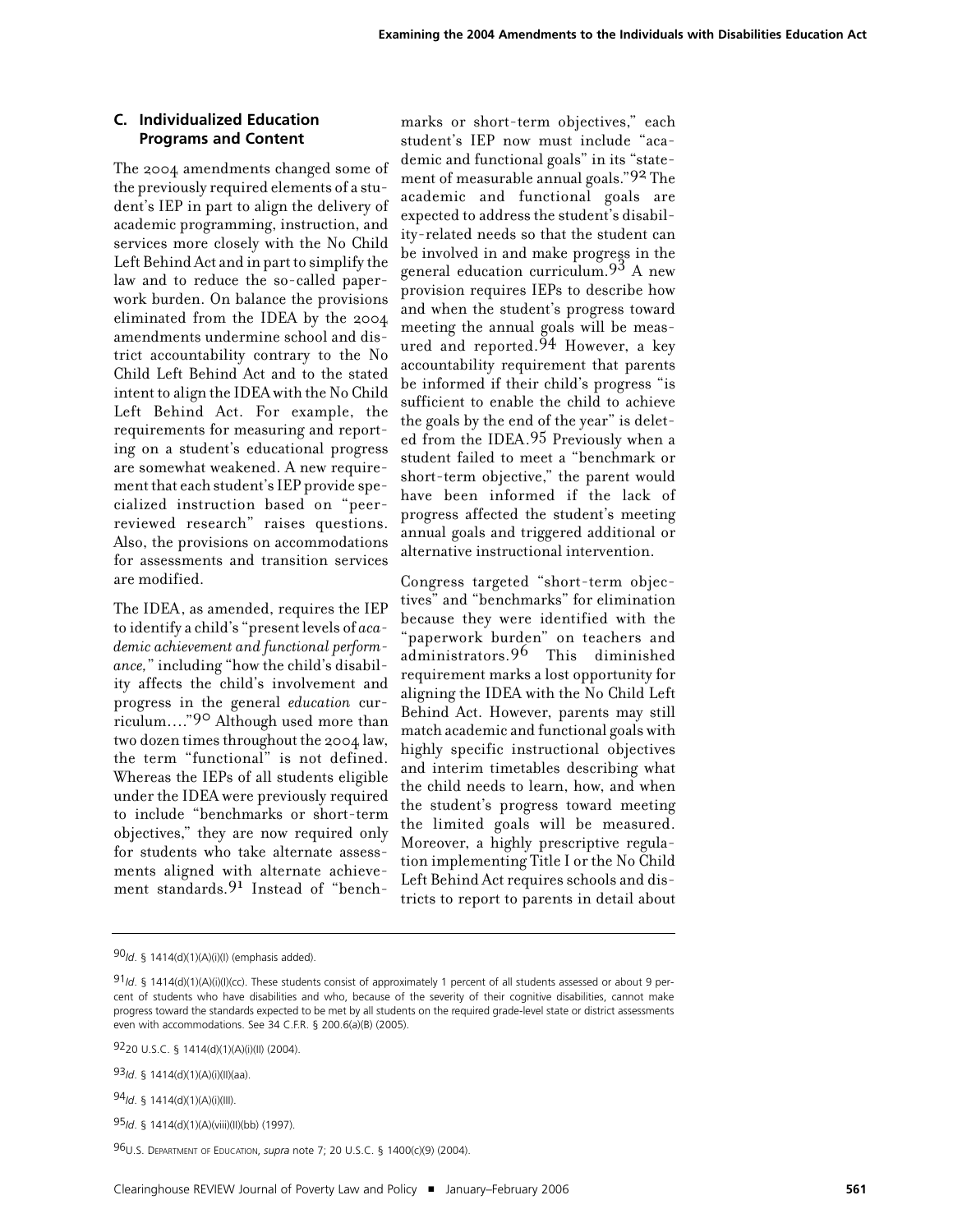their individual child's performance on the mandated state assessments in which all children, including those with disabilities, participate. 97 This assessment report may be used to make IEPs more proactive and responsive to students' needs.

Another significant 2004 amendment requires each student's IEP to provide specialized instruction "based on peerreviewed research to the extent practicable."98 This new requirement mirrors multiple No Child Left Behind Act provisions requiring use of effective methods and instructional strategies grounded in "scientifically based research," which is defined to include "acceptance by a peerreviewed journal or approved by a panel of independent experts through a comparably rigorous, objective, and scientific review."99 The IDEA reference to "peerreviewed research to the extent practicable" instead of the more comprehensively defined "scientifically based research" may suggest a lack of special education programs that can meet the higher standard. Intended to improve the quality of specialized instruction and supportive services for students with disabilities, this provision reminds advocates to examine "state of the art" knowledge and research especially when representing a child whose IEP team proposes that the child participate in an alternate state assessment based on "modified" or alternate standards instead of the standards set for all students.100

According to a new provision in the Individuals with Disabilities Education

Improvement Act, all students with disabilities must participate in all state and districtwide assessment programs, including those specifically prescribed by the No Child Left Behind Act. All IEPs must identify "any individual appropriate accommodations that are necessary to measure the academic achievement and functional performance of the child on State and districtwide assessments," including those under the No Child Left Behind Act. 101 Students who have disabilities and cannot participate in regular assessments with appropriate accommodations must as needed, and consistent with their IEPs, participate in an alternate assessment.<sup>102</sup> State guidelines require alternate assessments to be aligned with the state's challenging academic content standards and challenging achievement standards.<sup>103</sup> The Individuals with Disabilities Education Improvement Act clarifies that the state, as permitted under the Title I regulations for students with the mostsignificant cognitive disabilities, may adopt an alternate assessment that measures alternate academic achievement standards. 104 Even so, the students' achievement must be measured against those standards established for all. $105$ 

If an IEP team determines that a student will take an alternate assessment, the IEP must now explain why the student cannot participate in the regular assessment and, perhaps more significant, why the selected alternate assessment, that is, based on regular or alternate standards, is appropriate.106 Another amendment requires the state (and the local educational agency for districtwide assess-

100*Id*. § 1414(d)(91)(A)(i).

101*Id*. §§ 1414(d)(1)(A)(i)(VI)(aa), 1412(a)(16)(A).

102 *Id*. § 1412(a)(16)(A). Alternate assessments were mandated to be developed by 2000 by the 1997 amendments to the IDEA.

103*Id*. § 1412(a)(16)(C)(ii).

10434 C.F.R. § 200.1(d) (2005).

10520 U.S.C. § 1412(a)(16) (2004); 70 Fed. Reg. 35782, 35851 (proposed June 21, 2005) (to be codified at 34 C.F.R. § 300.160(c)(2)(i)).

10620 U.S.C. § 1414(d)(1)(A)(i)(VI)(bb) (2004).

<sup>9734</sup> C.F.R. § 200.8 (2005).

<sup>9820</sup> U.S.C. § 1414(d)(1)(A)(i)(IV) (2004).

<sup>99</sup>See *id.* § 6368(6) (2002).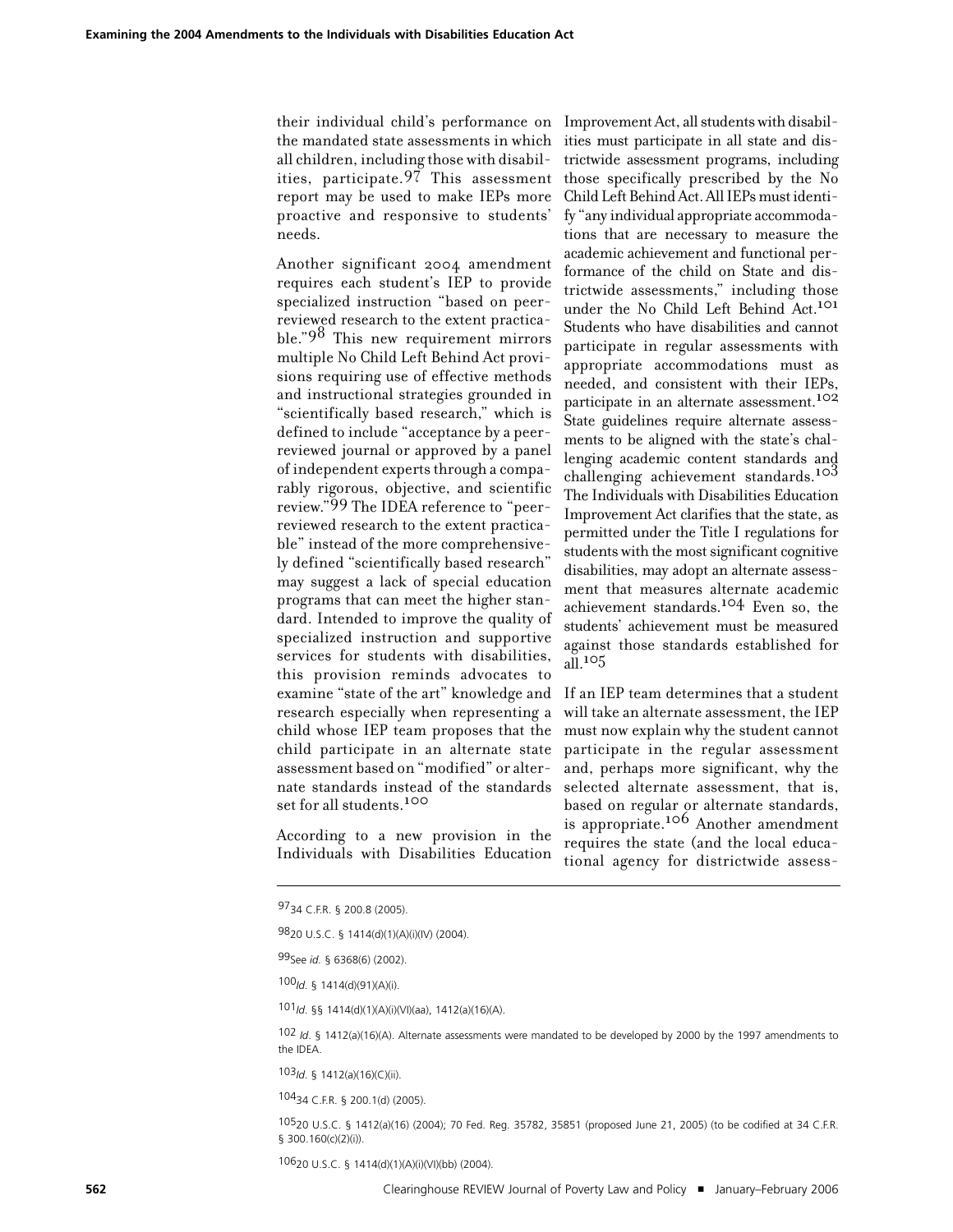ments) to disaggregate and report the provision should have no legal effect on a number of children who have disabilities and take the regular statewide assessments with and without accommodations, the number participating in alternate assessments based on regular standards, and the number participating based on alternate standards.107

The Individuals with Disabilities Education Improvement Act truncated requirements concerning transition services. Under the Act, a student's first IEP in effect after turning 16 must now include "appropriate measurable post-secondary goals based upon age appropriate transition assessments related to training, education, employment, and, where appropriate, independentliving skills…." 108 The IEP is no longer required to spell out the student's "transition service needs" as part of a twophase planning process beginning at age 14. However, the proposed regulations clarify that students or their parents may request that transition planning goals and services begin even earlier than 14, particularly when prerequisite course selections may be most relevant to subsequent courses of study (e.g., vocational education or advance  $study)$ <sup>109</sup>

A new "rule of construction" states that IEP provisions shall not be construed to require additional information in a student's IEP beyond what is explicitly required by the Act. 110 Nor is the IEP team required to include information under one component of a student's IEP that is already contained under another.<sup>111</sup> In all likelihood these provisions are to reduce the "paperwork burden" on educators and administrators. 112 This

recipient state that chooses to have its own more extensive IEP requirements or other requirements that afford students with additional or more specific substantive or procedural protection.

## **D. IEP Process**

The IEP process has been changed in a number of ways, some quite minor and others very significant.

The basic composition of the IEP team remains the same, namely, the parents, at least one regular education teacher of the child, one special education teacher, a representative of the local educational agency, an individual who can interpret evaluations, and the child when appropriate. However, under the Individuals with Disabilities Education Improvement Act, an IEP team member may not have to attend an IEP meeting in two situations.113 First, if an IEP team member's area of the curriculum or related services is not being modified or discussed and the parent and the local educational agency *agree* that the member's attendance is not necessary, the member may be excused.<sup>114</sup> Second, a team member may be excused, even if the member's area of the curriculum or related services is being modified or discussed, if the parent and agency *consent* to the excusal, and the member submits, in writing to the parent and the IEP team, input into the development of the IEP prior to the meeting.115 Parental agreement and consent, respectively, to either of these situations must be in writing.116 Advocates should require that such written agreement be reached before the meeting.

112*Id*. § 1400(c)(9).

116*Id*. § 1414(d)(1)(C)(iii).

<sup>107</sup>*Id*. § 1412(a)(16)(D).

<sup>108</sup>*Id*. § 1414(d)(1)(A)(i)(VIII)(aa).

<sup>10970</sup> Fed. Reg. 35782, 35865 (proposed June 21, 2005) (to be codified at 34 C.F.R. § 300.320(b)(2)).

<sup>11020</sup> U.S.C. § 1414(d)(1)(A)(ii)(I) (2004).

<sup>111</sup>*Id*. § 1414(d)(1)(A)(ii)(II).

<sup>113</sup>*Id*. § 1414(d)(1)(C).

<sup>114</sup>*Id*. § 1414(d)(1)(C)(i).

<sup>115</sup>*Id*. § 1414(d)(1)(C)(ii).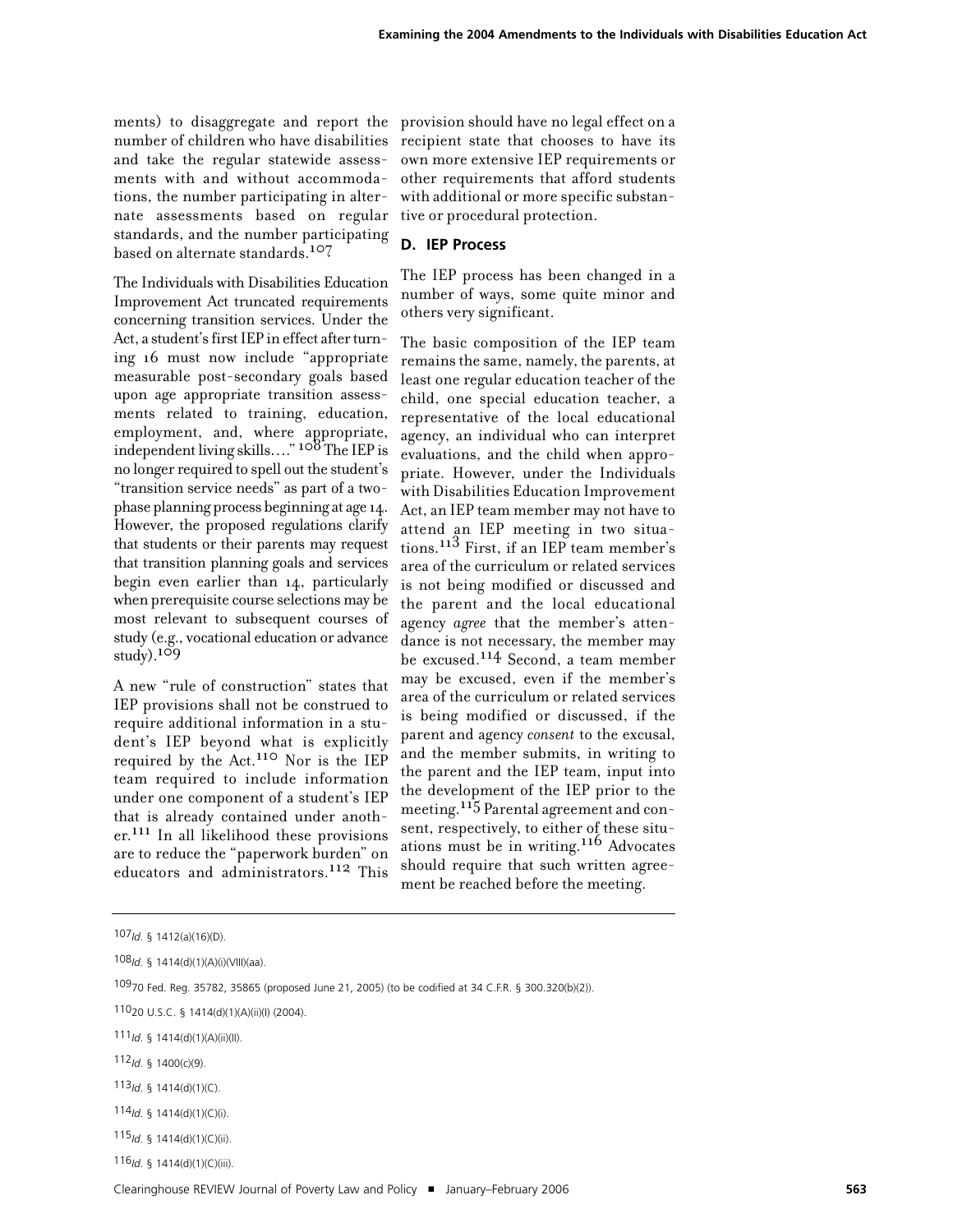Another change allows for alternate means of participation, such as video conferencing or conference calls, in the IEP meeting if the parent and local educational agency agree.117 While this kind of flexibility seems reasonable, other provisions allowing excusal of IEP team members from attendance and the consolidation of reevaluation and IEP meetings raise concerns.118 Taken together, these provisions may stifle the sharing of ideas and a parent's opportunity to educate the school staff about the child's particular educational and other needs. Parents may find themselves pressured to agree to limit attendance and participation and meeting alternatives. Thus their advocates, working in conjunction with parent training information centers, community resource centers, and other state and local disability organizations, should prepare parents to be unapologetic about expecting that all members of the team meet, at least once per year, face-to-face, to share information and to discuss insights, knowledge, and observations about each child whose education is at stake.

The Individuals with Disabilities Education Improvement Actincorporates a number of changes in the IEP development process that, if implemented in good faith, should help mitigate the nuisance factor in the logistics of completing a final document. After the child's annual IEP meeting, the parent and the local educational agency may agree to modify the IEP further without reconvening a full meeting but rather through a written amendment to the document. 119 Whether the parent or other IEP team member proposes an amendment, the local educational agency must give the parent prior written notice of the

change.120 Although the proposed regulations are silent on this, the notice must specify the proposed IEP amendment to which both parties must agree in writing. Such notice must inform parents that upon request they have a right to receive a written copy of the revised IEP incorporating the amendments.121 As evidence of "good faith" and collaboration, the local educational agency ought to supply parents routinely with a revised IEP incorporating any "agreed upon" amendments. Advocates should seek this outcome in negotiations with their state education agencies.

Sometimes students with IEPs transfer between school districts and between states. The Individuals with Disabilities Education Improvement Act should help smooth the transition. When transferred to a different school district, the new district's local educational agency, in consultation with the child's parents, must provisionally accord the child with a free appropriate public education, including services comparable to the child's previous IEP.<sup>122</sup> If the new district is in the same state as the child's previous school, services must continue until the new district adopts the previous school's IEP or develops and adopts a new  $\text{IEP.}^{123}$  If the new district is in a different state, it shall provide the child with comparable services to those delivered under the child's prior IEP until the local educational agency evaluates the child for eligibility if necessary and develops a new IEP if  $\frac{124}{24}$  In either situation the new local educational agency must promptly obtain and transfer the child's education records, including prior IEPs, evaluations and supporting documents, and other relevant records, and the prior

<sup>117</sup>*Id*. § 1414(f).

<sup>118</sup>*Id*. § 1414(d)(3)(E).

<sup>119</sup>*Id*. §§ 1414(d)(3)(D), (F).

<sup>12020</sup> U.S.C. § 1415(b)(3)(A).

<sup>121</sup>*Id*. § 1414(d)(3)(F).

<sup>122</sup>*Id*. § 1414(d)(2)(C)(i).

<sup>123</sup>*Id*. § 1414(d)(2)(C)(i)(I).

<sup>124</sup>*Id*. § 1414(d)(2)(C)(i)(II); see *id*. § 1414(a)(1).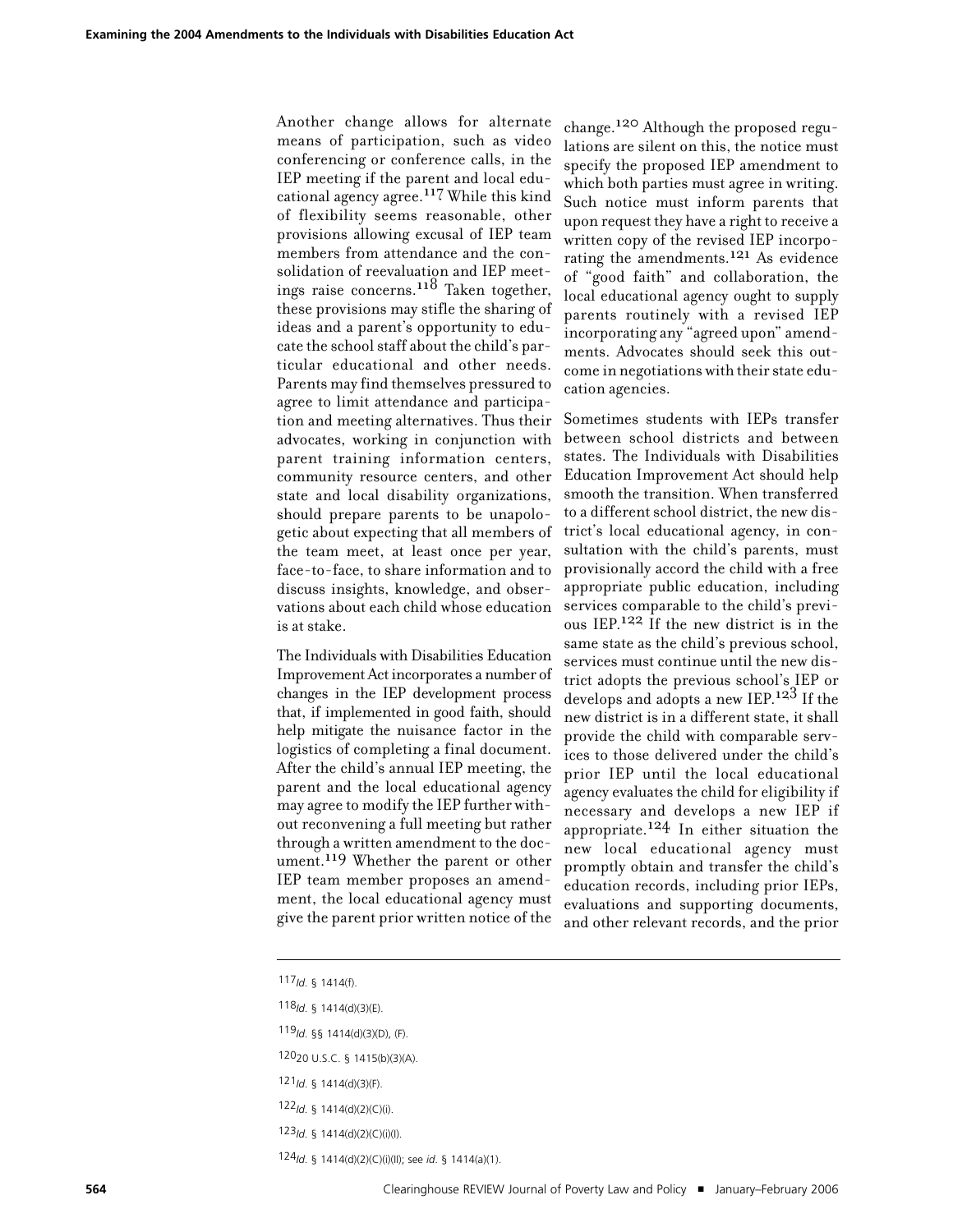school is obligated to comply promptly with such requests.<sup>125</sup> The proposed regulation offers no greater specificity.

The children's placement in a private school by their parents continues to raise questions. When a student with a disability is placed in a private school by a local educational agency or a state educational agency for purposes of receiving a free appropriate public education, the public agency bears the cost of the placement. A parent seeking a free appropriate public education for her child may unilaterally place the child in a private school and seek reimbursement for such costs, but whether the parent is reimbursed by the local educational agency, or the state educational agency, depends upon the findings of the administrative hearing officer or the court. The Individuals with Disabilities Education Improvement Act, as prior law, states that any reimbursement may be reduced or denied if the parent fails to give required notice to the public agency.<sup>126</sup> However, the Individuals with Disabilities Education Improvement Act further narrows the exception to this notice requirement by limiting the hearing officer or a court's use of discretion to instances when compliance would result in "serious emotional harm to the child" or if the parent is illiterate or unable to write in English. 127

# **E. Highly Qualified Special Education Teachers**

Of special significance in educating students with disabilities to the same stan-

dards set for all other students is that the Individuals with Disabilities Education Improvement Act does not amend the definition of "highly qualified" in the No Child Left Behind Act. 128 The definition applies to special education teachers of "core academic subjects."129 Such special education teachers must meet the same No Child Left Behind Act requirements for either new middle school and high school teachers or veteran teachers.<sup>130</sup> This means that these special education teachers must be certified in special education. 131 Also, such special education teachers must have a degree in and be able to demonstrate a high level of competency in the discipline that they are teaching.132 However, the No Child Left Behind Act requirements are significantly modified for special education teachers who are instructors in two or more core academic subjects exclusively for students with disabilities.<sup>133</sup> And the No Child Left Behind Act requirements are modified for those special educators teaching one or more core academic subjects to students with the most severe cognitive disabilities. 134 For example, those teaching students with the most significant cognitive disabilities above the elementary school level may meet the definition of "highly qualified" by demonstrating "subject matter knowledge appropriate to the level of instruction being provided, as determined by the State, needed to effectively teach to those [alternate achievement] standards."135

127*Id*. §1412(a) (10)(C)(iv).

12820 U.S.C. § 7801(23).

130*Id.* §1401(10)(A); 70 Fed. Reg. 35782, 35837–38 (proposed June 21, 2005) (to be codified at 34 C.F.R. § 300.18(a)).

13120 U.S.C. § 1401(10)(B) (2004).

132*Id*. § 7801(23)(B)(ii), (C).

133*Id*. § 1401(10)(D)(i)–(iii).

134*Id*. § 1401(10)(D), (C); 70 Fed. Reg. 35782, 35837–38 (proposed June 21, 2005) (to be codified at 34 C.F.R. § 300.18(d), (c)).

13520 U.S.C. § 1401(10)(C); 70 Fed. Reg. 35782, 35838 (proposed June 21, 2005) (to be codified at 34 C.F.R. § 300.18(c)(2)).

<sup>125</sup>*Id*. § 1414(d)(2)(C)(ii).

<sup>126</sup>*I d*. § 1412(a)(10)(C)(iii).

<sup>129</sup>*Id*. § 7801(11). The term means English, reading or language arts, mathematics, science, foreign languages, civics and government, economics, art, history, and geography.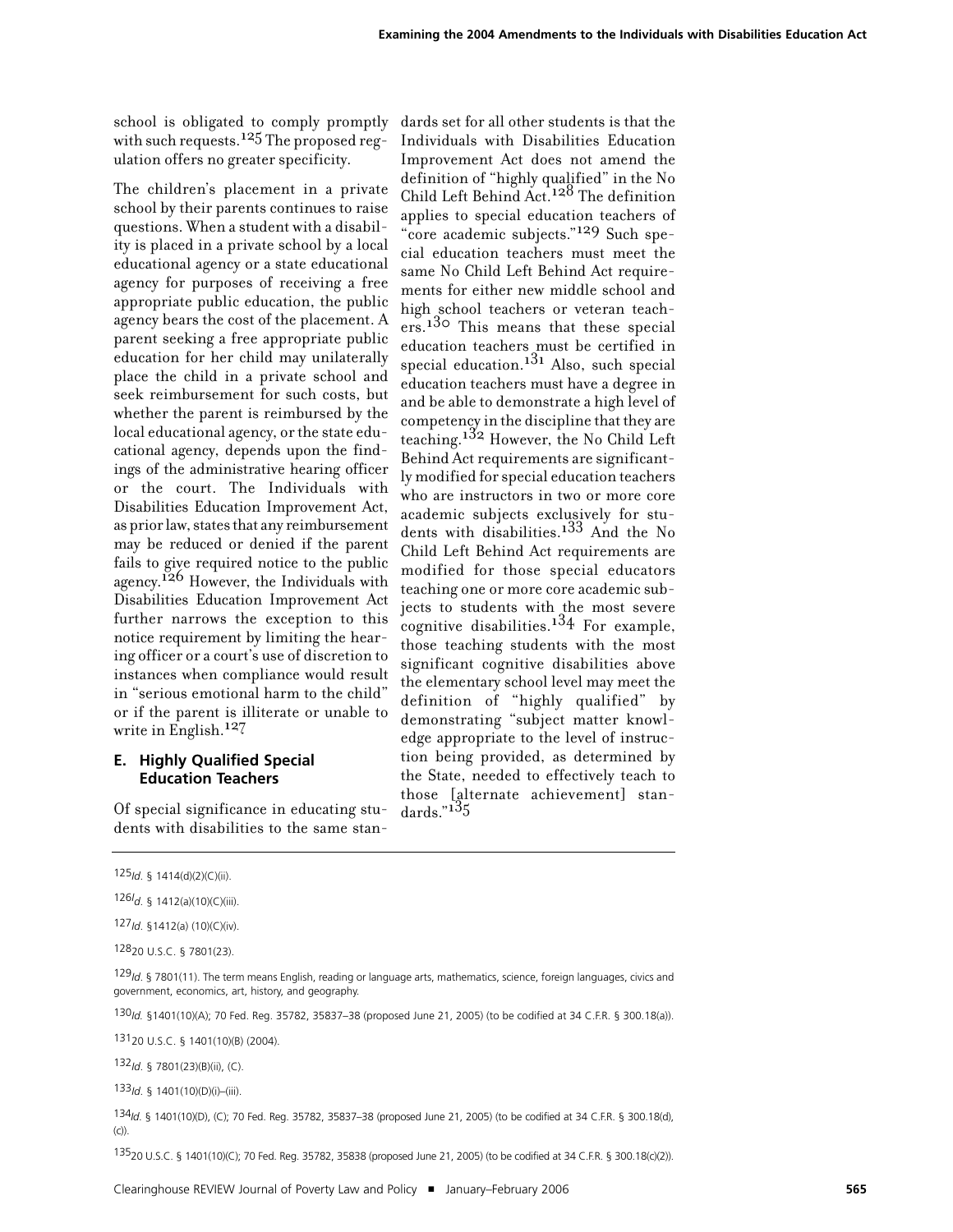A special education teacher who is not participate in meetings with respect to giving instruction in one of the core academic subjects and meets the general degree and certification requirements for all special education teachers is "highly qualified" for purposes of complying with The proposed regulations no longer the amended IDEA and with the No Child Left Behind Act. 136 Such a special educator may be a resource room teacher, a teacher providing consultative services to regular education teachers, or a teacher working with students with disabilities to address, for example, students' social, emotional, behavioral, and functional skills. Based on the 2004 amendments, all special education teachers are now required at a minimum to be certified or licensed and have at least a bachelor's degree. 137 None may hold an emergency or temporary certificate and meet the definition of "highly qualified."138

## **II. Procedural Safeguards**

In a number of ways the Individuals with Disabilities Education Improvement Act amended Section 615, which requires any state educational agency, other state agency or local educational agency receiving funds under the IDEA to establish and maintain procedures to ensure that all eligible children and their parents are guaranteed procedural safeguards with respect to the provision of a free appropriate public education.<sup>139</sup>

# **A. Rights of Children and Parents**

As before, a parent of a child with a disability is guaranteed the opportunity to examine the child's education records, to

the child's identification, evaluation, and placement and provision of a free appropriate public education, and to obtain an independent educational evaluation. 140 expressly require states and local educational agencies to make and to document reasonable efforts, such as arranging for interpreters for parents who have hearing impairments or who do not speak English, to ensure that parents can understand and participate in those proceedings.141In comments accompanying the proposed regulations, the Education Department explains that the prior regulatory language is unnecessary because the right to meaningful participation, including the ability to understand what is being said, is inherent in the right to participate.142

Under the Individuals with Disabilities Education Improvement Act, the state must for the first time assign a surrogate parent within an explicit time frame. Not more than thirty days after a child is determined by the local educational agency or other public agency to be in need of a surrogate, the state must make reasonable efforts to make an assignment. 143 The same provision identifies the need for a surrogate to be appointed for a ward of the state but recognizes that a judge overseeing the child's care may also appoint the surrogate.144 Consistent with earlier regulations, the surrogate may not be an employee of the state or the local educational agency or any other agency involved in the education or care of the child. 145 The proposed regulations

13620 U.S.C. § 1401(10)(F); 70 Fed. Reg. 35782, 35838 (proposed June 21, 2005) (to be codified at 34 C.F.R. § 300.18(b)(1)-(3)).

138*Id*. § 1401(10)(B)(ii).

139*Id*. § 1415 (a)–(m).

140*Id*. § 1415(b)(1).

141See 70 Fed. Reg. 35782, 35868 (proposed June 21, 2005) (to be codified at 34 C.F.R. § 300.501(c)).

142*Id*. at 35807, citing 20 U.S.C. § 1415(b)(1).

14320 U.S.C. § 1415(b)(2)(B) (2004).

144*Id*. § 1415(b)(2)(A)(i); but see *id*. § 1414(a)(1)(D)(iii)(cc), suggesting that informed parental consent need not be sought for a ward of the state.

145*Id*. § 1415(b)(2)(A).

<sup>13720</sup> U.S.C. § 1401(10)(B) (2004).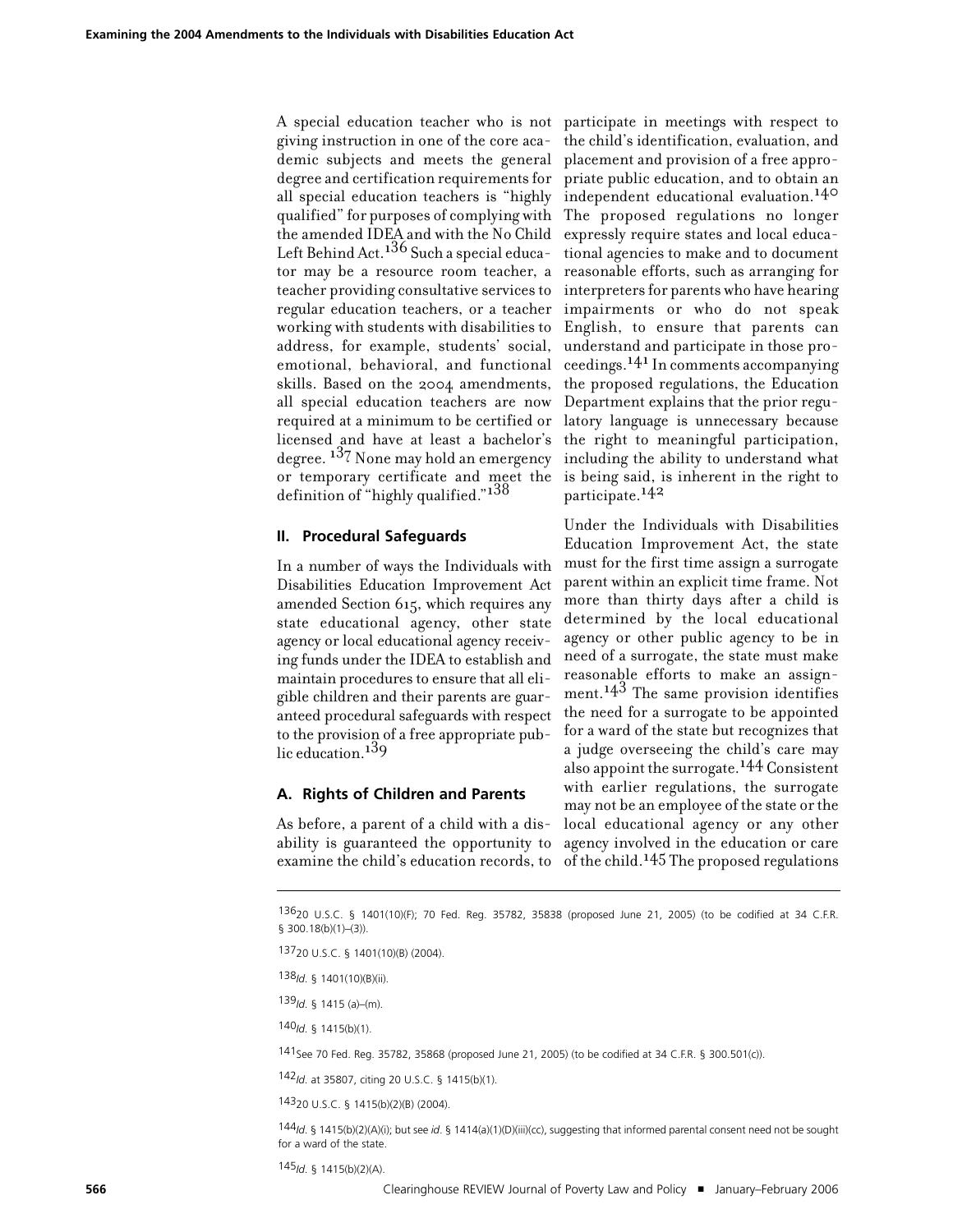require that the surrogate parent have no other personal or professional conflict with the interests of the child and must have the skills and knowledge to assure accurate representation of those interests. 146

Specific procedures also require the local educational agency to appoint a surrogate parent for an unaccompanied homeless minor as defined by the McKinney-Vento Homeless Assistance Act. 147 Proposed regulations, however, delete an arguably important safeguard for children in foster care. The earlier definition of "parent" was limited to those foster parents who had an "ongoing, long-term parental relationship with the child." The Individuals with Disabilities Education Improvement Act deletes this limitation. Thus, many a child who is in foster care and moves frequently may be deprived of adequate representation that would otherwise be available through the appointment of a trained surrogate parent with responsibility for the child.

#### **1. Procedural Safeguards Notice**

In its quest to reduce paperwork, Congress altered the mechanisms for parents receiving notice of the procedural safeguards available to them. Schools are now required to supply parents a copy of the procedural safeguards only once a year, except that a copy must also be given upon initial referral or request for evaluation, upon the first filing of a complaint, and at the request of a parent.<sup>148</sup> Such a copy may be posted on the local educational agency's website if one exists.149 However, placement of the procedural safeguards' notice on a website alone may not be construed to satisfy the local edu-

cational agency's requirement to "give" a copy of the safeguards to parents.

The notice must fully explain all the available procedural safeguards. 150 New components in the notice include information about the opportunity to present and resolve complaints through a new thirtyday resolution session; the time period for filing a complaint that triggers the right to an administrative due process hearing; the availability of mediation; the right to file a civil action; and information regarding attorney fee reimbursement. 151

# **2. Due Process Complaint Notice**

The IDEA, as amended, clarifies that either the parent or the public agency may file a complaint requesting a due process hearing regarding any matter concerning identification, evaluation, educational placement, or the provision of a free appropriate public education to a child.152 Either party (or its attorney) seeking a due process hearing on their complaint must give "due process complaint notice" to the other party and "forward a copy of such notice" to the state education agency.<sup> $15\overline{3}$ </sup> The complaint shall be confidential.<sup>154</sup>

The "due process complaint notice" must include the child's name, address(or other contact information), school attended, and a brief description of the nature of the problem with relevant facts; a proposed resolution; and an allegation that a "violation" occurred within the applicable twoyear statute of limitations.155 The state educational agency must "develop a model form to assist parents in filing a complaint and due process complaint notice" to comply with the above require-

149*Id*. § 1415(d)(1)(B).

15070 Fed. Reg. 35782, 35869–70 (proposed June 21, 2005) (to be codified at 34 C.F.R. § 300.504(c)).

15120 U.S.C. § 1415(d)(2) (2004).

15320 U.S.C. § 1415(b)(7)(A)(i) (2004).

154*Id*. § 1415(b)(7)(A); 70 Fed. Reg. 35782, 35870 (proposed June 21, 2005) (to be codified at 34 C.F.R. § 300.508(a)).

15520 U.S.C. §§ 1415(b)(7)(A)(ii), 1415(b)(6) (2004).

<sup>14670</sup> Fed. Reg. 35782, 35874 (proposed June 21, 2005) (to be codified at 34 C.F.R. § 300.519).

<sup>14720</sup> U.S.C. § 1415(b)(2)(A)(ii) (2004), citing 42 U.S.C. § 11434a(6).

<sup>148</sup>*Id*. § 1415(d)(1)(A).

<sup>152</sup>*Id*. § 1415(b)(6)(A); 70 Fed. Reg. 35782, 35870 (proposed June 21, 2005) (to be codified at 34 C.F.R. § 300.507).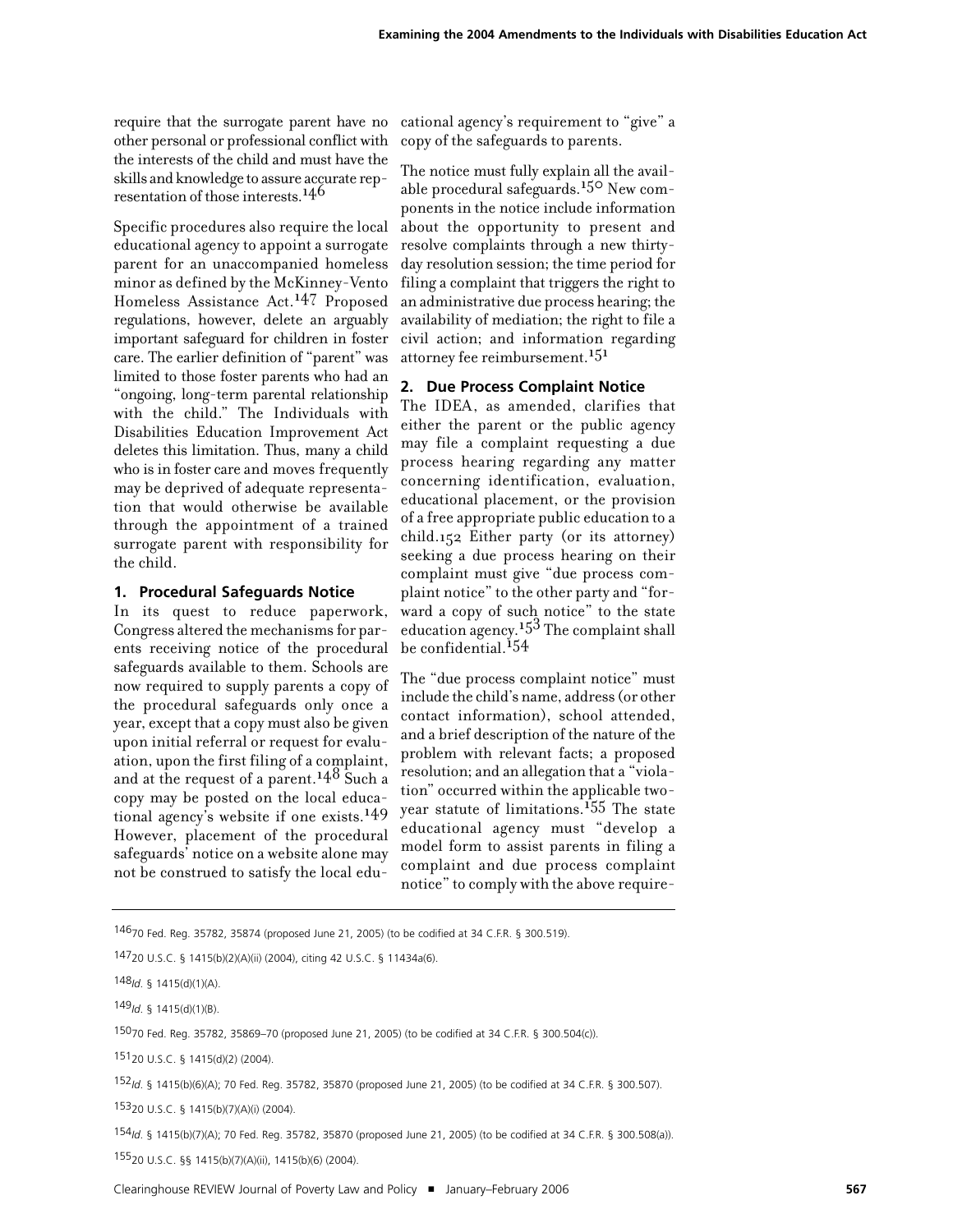ments. 156 As interpreted by the Education Department, the "due process complaint" seeking a due process hearing and the "notice complaint" are the same document.<sup>157</sup>

The due process complaint notice is presumed sufficient unless the receiving party notifies the hearing officer and complainant in writing within fifteen days of receiving the complaint that the party does not believe that the notice meets the requirements.<sup>158</sup> In that instance, the impartial hearing officer must determine sufficiency within five days and immediately notify both parties in writing of that determination. 159 This can amount to a twenty-day delay even if the complaint is found to be sufficient.

Ifthe local educational agency receiving this due process complaint notice has not already sent the required written notice regarding the subject matter of the complaint to the parent, within ten days the agencymustsend the parent a response that includes what should have been in the notice. 160 Such responsemust explain why the agency proposed or refused to take the action raised in the complaint, what other options the IEP team considered, and why those options were rejected. 161 However, even when the agency responds to a parent's complaint by sending "prior written notice," the agency is not precluded from challenging the parent's due process complaint notice on sufficiency grounds.<sup>162</sup> Alternatively a noncomplaining party that

has given prior written notice or for whom that requirement is not relevant to the matter at issue shall, within ten days of receiving the complaint, send to the other party a written response that addresses the issues raised in the complaint. 163

Furthermore, issues not raised in the original due process complaint notice may not be raised at a hearing without the other party's consent. A due process complaint notice may be amended but only with the consent of the other party or if the hearing officer grants permission no later than five days prior to the scheduled hearing.<sup>164</sup> If a party successfully files an amended complaint, the timeline for the hearing recommences at that point.<sup>165</sup>

## **3. New Statute of Limitations**

The Individuals with Disabilities Education Improvement Act establishes for the first time a statute of limitations requiring the parent or public agency presenting a complaint to allege any violation of the IDEA within two years of when the parent or public agency knew or should have known about the alleged action forming the basis of the complaint. 166 Three exceptions are given.

First, the two-year statutory period may be abrogated by a state statute of limitations for "presenting such a complaint."167 Neither the IDEA, as amended, nor the proposed regulations, however, protect parents if the state statute of limitations is *more* restrictive. 168 If the Education Department does not resolve this matter

156*Id*. § 1415(b)(8).

15770 Fed. Reg. 35782, 35870 (proposed June 21, 2005) (to be codified at 34 C.F.R. § 300.508).

15820 U.S.C. §§ 1415(c)(2)(A), (c)(2)(C) (2004).

159*Id*. § 1415(c)(2)(D).

160*Id*. § 1415(c)(2)(B)(i).

161The local educational agency must also describe (1) each evaluation procedure, assessment, or report that the agency used as a basis of the proposed or refused action and (2) the factors applied in the agency's decision. *Id*. § 1415(c)(2)(B)(i).

162*Id*. §1415(c)(2)(B)(i)(II).

163*Id*. §1415(c)(2)(B)(ii).

164*Id*. §1415(c)(2)(E).

165*Id*. §1415(c)(2)(E)(ii).

166*Id.* § 1415(b)(6)(B).

167*Id*.

168See *id*.; 70 Fed. Reg. 35782, 35870 (proposed June 21, 2005) (to be codified at 34 C.F.R. § 300.507(a)(2)).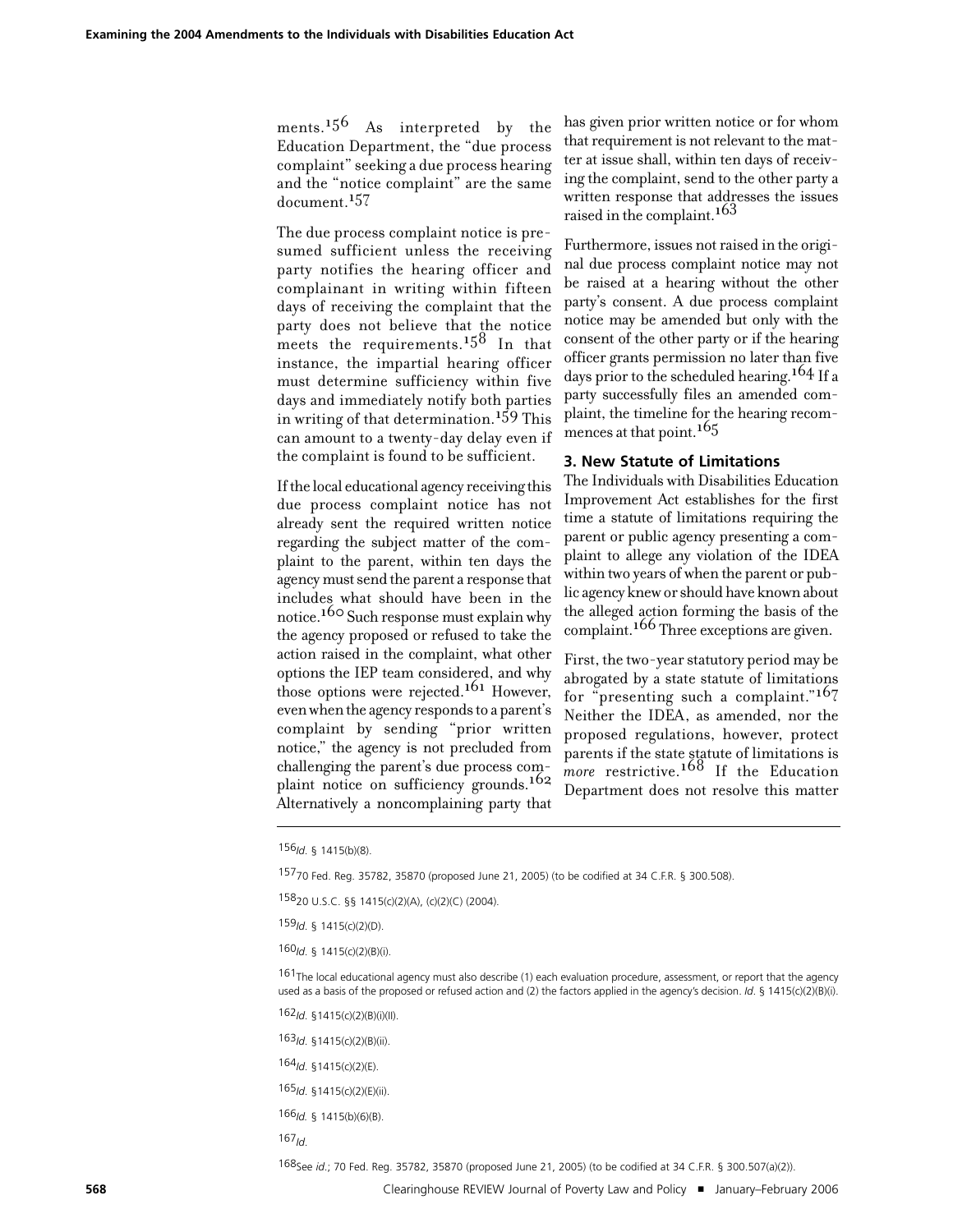in a final regulation, advocates should a party files a due process complaint is less protective than the specific twoor other cause of action.

Second, the two-year federal statute of limitations does not apply if the local educational agency or other public agency responsible for a free appropriate public education makes affirmative misrepresentations to the parents that it has resolved the problem forming the basis of the complaint, or the local educational agency or other agency has withheld, from the parent, information required to be disclosed. 169 To avoid the manipulation of the due process notice complaint and the resolution session (e.g., through misuse and abuse of the sufficiency process and mediation), the Education must reflect agreement by the parties, Department needs to establish that the statute of limitations for purposes of a due process complaint and a request for a due process hearing are tolled with the filing of the complaint notice.

Third, the amended statute provides for a ninety-day statute of limitations for the appeal (when a state has a two-tier administrative hearing system) or for filing a civil action in court.<sup>170</sup> Once again, if the state has an explicit statute of limitations governing these types of actions, state law governs.

# **4. Complaint Resolution**

As before, voluntary mediation conducted by a qualified impartial mediator may be used for alternative dispute resolu $t_{\rm 100}$   $^{171}$  The proposed regulations clarify that mediation is available to resolve any

consider challenging any state statute that notice requesting a hearing. The year federally mandated time frame and, Improvement Act underscores that in particular, where the state statute of mediation is to be voluntary. While public limitation is not specific to state special agencies may establish procedures to education law but derived from state tort encourage parents' use of mediation, Individuals with Disabilities Education including meeting with disinterested parties, such as the state-based Parent Training Information Center, whose members can explain the process, such meetings may no longer be required.<sup>172</sup>

> A new provision of the statute explicitly requires that any resolution that arises out of mediation must be executed through a legally binding written document, signed by both parties and stating that all discussions occurring during mediation are confidential and may not be used as evidence in any subsequent due process hearing or other civil proceeding.<sup>173</sup> Presumably for such a document to be legally binding, the terms honor the rights of the child as third-party beneficiary, and must not be unconscionable. 174

> Marking a significant change in the due process system, the Individuals with Disabilities Education Improvement Act adds an intermediary step to the complaint process: it requires the local educational agency to convene a "resolution meeting" among the parents, "relevant" members of the IEP team, and an agency representative with authority to commit on behalf of the district within fifteen days of receiving the parents' due process complaint notice seeking an impartial hearing.175 The resolution session must be convened unless the parents and the school district agree in writing to waive it or agree to use mediation.<sup>176</sup>

dispute, including matters arising before At this resolution meeting, the local edu-

174 Advocates should note that the proposed regulations eliminate the prior safeguard allowing both parties input in the selection of a mediator when a mediator is not selected on a random or rotational basis from a list of qualified persons.

17520 U.S.C. § 1415(f)(1)(B)(i) (2004).

<sup>16920</sup> U.S.C. § 1415(b)(6)(B) (2004).

<sup>170</sup>*Id*. § 1415(i)(2)(B).

<sup>171</sup>*Id*. § 1415(e)(2)(A).

<sup>172</sup>*Id*. § 1415(e)(2)(B).

<sup>173</sup>*Id*. § 1415(e)(2)(F).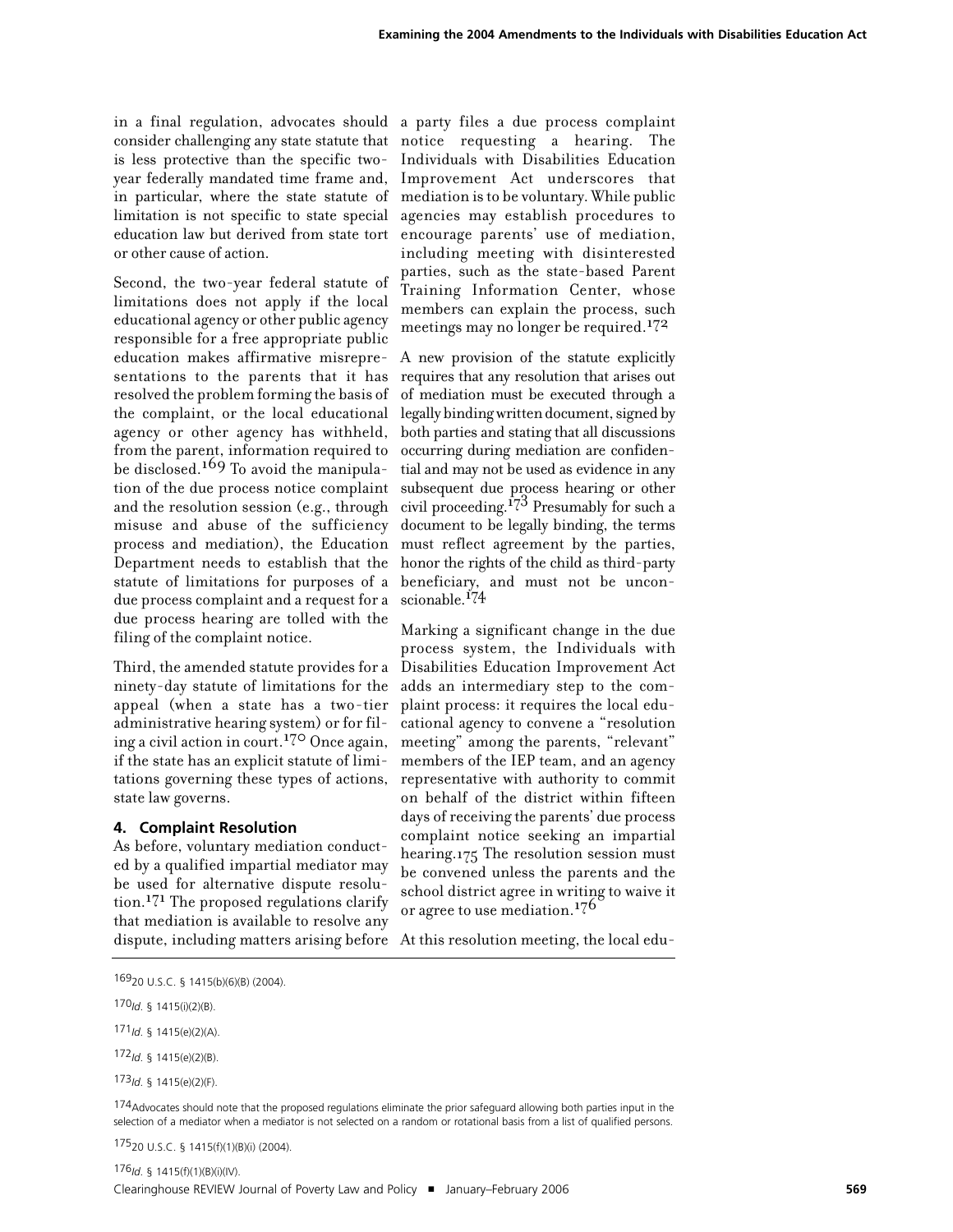cational agency may not have an attorney present unless parents are accompanied by counsel.177 Such a meeting offers parents a final and, in some cases, a first opportunity to sit down with school authorities who may have been unresponsive and an opportunity to gather information about the school's position. Similarly the school district may obtain information from the parent that may not be in the parent's interest to disclose.

If the meeting resolves the complaint, the Individuals with Disabilities Education Improvement Act requires the school district and the parents to execute a "legally binding agreement" enforceable in federal or state court. Either party may void the agreement within three business days of its execution. The legality and fairness of this process are highly questionable. For an agreement to be legally binding and enforceable by a court of competent jurisdiction, the agreement must reflect a meeting of the minds within the parameters of the law—since parents cannot give their children's rights away—and the agreement must not be "unconscionable." Three business days is hardly adequate for a parent to obtain and meet with counsel and for counsel to review the child's records.

The proposed regulations refer to a " resolution period" of thirty days. and expressly state that only after this thirtyday period expires does the forty-fiveday timeline for an administrative due process hearing decision commence.178

Of particular concern is that this new process may result in substantial delay. A local educational agency has fifteen days to challenge the "sufficiency" of the parent's notice of due process complaint,

and the state hearing officer has five days to determine the "sufficiency" of the complaint. If the thirty-day resolution session is not successful, fifty days will pass before a due process hearing may even begin. 179

## **5. Impartial Hearing Officer Decisions**

The Individuals with Disabilities Education Improvement Act sets stricter statutory standards regarding who may be allowed to act as an impartial hearing officer at an administrative due process hearing. The statute incorporates from prior regulations requirements that an impartial hearing officermaynothave anypersonal orprofessional conflict of interest that would compromise the officer's impartiality in the proceedings.<sup>180</sup> The Individuals with Disabilities Education Improvement Act also states that an impartial hearing officer must know and be able to understand the law, conduct hearings, and render andwrite decisions in accordance with appropriate, standard legal practice.<sup>181</sup>

In rather troubling, limiting language Congress amended the IDEA to require that a hearing officer's decision shall be made on "substantive grounds" based on a determination of whether child received a free appropriate public education, not on procedural grounds.<sup>182</sup> The statute explicitly identifies limited exceptions when an impartial hearing officer may decide a case based upon "procedural" grounds: the procedural inadequacies must have impeded the child's right to a free appropriate public education, significantly impeded the parents' opportunity to participate in decision making, or caused a deprivation of educational benefits.183 The new law is careful to recognize that this requirement is not meant to

182*Id*. § 1415(f)(3)(E).

183*Id*. § 1415(f)(3)(E)(ii).

<sup>177</sup>*Id*. § 1415(f)(1)(B)(i)(III).

<sup>178</sup>*Id*. § 1415(f)(B)(ii); 70 Fed. Reg. 35782, 35871 (proposed June 21, 2005) (to be codified at 34 C.F.R. § 300.510(b)(2)).

<sup>179</sup>Under prior law, a party had a right to complain and a right to an administrative due process hearing before an impartial hearing officer who was required to issue a decision within forty-five days of the filing of the complaint. Although the forty-five-day timeline was rarely met, what should be of some concern is that the new time frame for commencing a hearing is at least fifty days later.

<sup>18020</sup> U.S.C. § 1415(f)(3)(A)(i)(II) (2004).

<sup>181</sup>*Id*. §§ 1415(f)(3)(A)(ii)–(iv).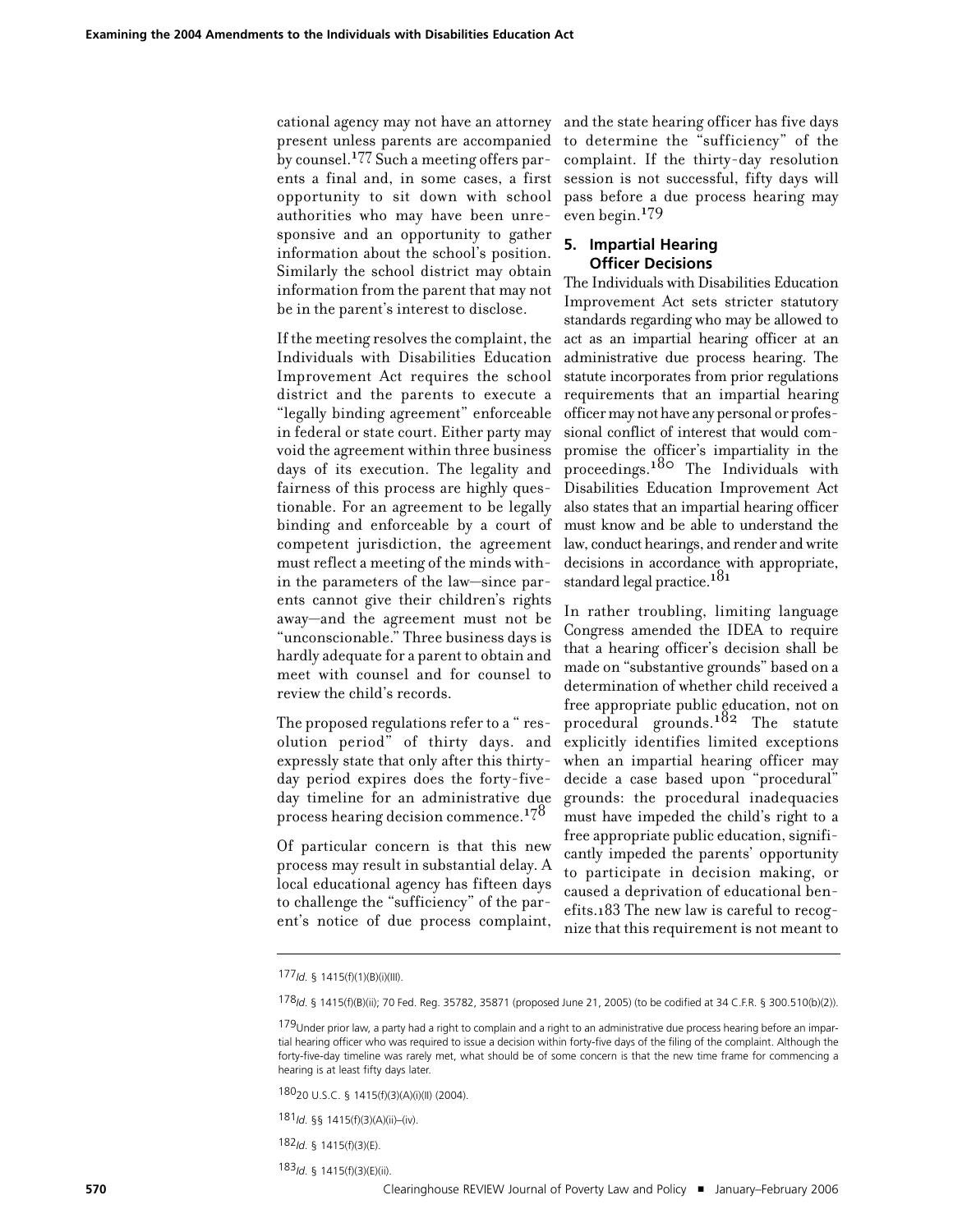preclude an impartial hearing officer judicial action. from ordering a local educational agency to comply with the procedural safeguards of 20 U.S.C. § 1415, nor is it meant to limit or otherwise affect the right of parents to file a state-level complaint with the state educational agency. 184

Most procedural rights under the IDEA are linked to the delivery of a free appropriate public education. Parents and advocates must be prepared to demonstrate that the violation at issue is beyond *de minimis* and impedes the child's right to a free appropriate public education, the parents' right to participate in decision making, or the child's right to educational benefits. Furthermore, parents are expressly authorized by statute to complain about "*any matter relating to* the identification, evaluation, or educational placement of the child, *or* the provision of a free appropriate public education to such child," and thus the broad right to complain about "any matter" is not limited strictly to nonprocedural matters concerning the substantive provision of a free appropriate public education.<sup>185</sup> Rules of statutory construction require that the provisions be read to be consistent to the extent possible. Section  $615(b)(6)$  provides for the more specific language governing a parent's filing of a due process complaint, and thus the section presumably controls. To the extent that a parent is barred by this new provision from raising a matter concerning the range of issues identified by Section  $615(b)(6)$ , "futility" is a recognized exception to the requirement of Section  $615(i)(2)$  that parties exhaust their administrative remedies before filing a

Attorney fees may now be awarded to a prevailing local educational agency or state educational agency against the parents' attorney if the action was "frivolous, unreasonable, or without foundation" or if the attorney continued litigating after it "clearly became frivolous, unreasonable, or without foundation."186 Attorney fees may also be awarded to the local educational agency or state educational agency against either the parents themselves or their attorney if the complaint or cause of action was presented for an improper purpose, such as to harass, cause unnecessary delay, or needlessly increase the  $cost$  of litigation.<sup>187</sup> Such fees may be sought for any action or proceeding, including administrative and district court hearings, brought under the procedural safeguards section of the IDEA (20 U.S.C.  $\S 1415$ .  $188$  Results of the mandatory resolution session—if resolution is reached—are exempt from the fee-shifting provision. 189

# **B. Discipline Procedures and School Authority to Remove Students**

The Individuals with Disabilities Education Improvement Act continues to allow school authoritiesto suspend a student with a disability for up to ten school days (if nondisabled students who violate the "code of student conduct" are similarly treated) without determining whether the alleged misbehavior is a manifestation of the student's disability. 190 The proposed regulations continue to limit this exclusion to ten consecutive school days in the same school  $year<sup>191</sup>$  A student may similarly be removed for a series of suspensions of each

186*Id*. § 1415(i)(3)(B)(ii).

187*Id*. § 1415(i)(3)(B)(iii).

Clearinghouse REVIEW Journal of Poverty Law and Policy ! January–February 2006 **571** 19170 Fed. Reg. 35782, 35875 (proposed June 21, 2005) (to be codified at 34 C.F.R. § 300.530(b)(1)).

<sup>184</sup>*Id*. §§ 1415(f)(3)(E)(iii), (f)(3)(F).

<sup>185</sup>*Id*. § 1415(b)(6)(A) (emphasis added).

<sup>188</sup>*Id.* §1415(i)(3)(B)(i); 70 Fed. Reg. 35782, 35873 (proposed June 21, 2005) (to be codified at 34 C.F.R. § 300.516(a)(1)). Furthermore, 70 Fed. Reg. 35782, 35873 (to be codified at 34 C.F.R. § 300.517(c)(2)(C)(ii)) implicitly bolsters this point by noting that fees may not be awarded relating to an individualized education program (IEP) team meeting "unless the meeting is convened as a result of an administrative proceeding or judicial action....'

<sup>18920</sup> U.S.C. § 1415(i)(3)(D)(iii) (2004).

<sup>190</sup>*Id*. § 1415(k)(1)(B). Note that, as established by *Goss v. Lopez,* 419 U.S. 565 (1975), all students have a right to written notice of what behavior or activity is considered a violation of the "student code of conduct" and a due process hearing before any exclusionary discipline is imposed.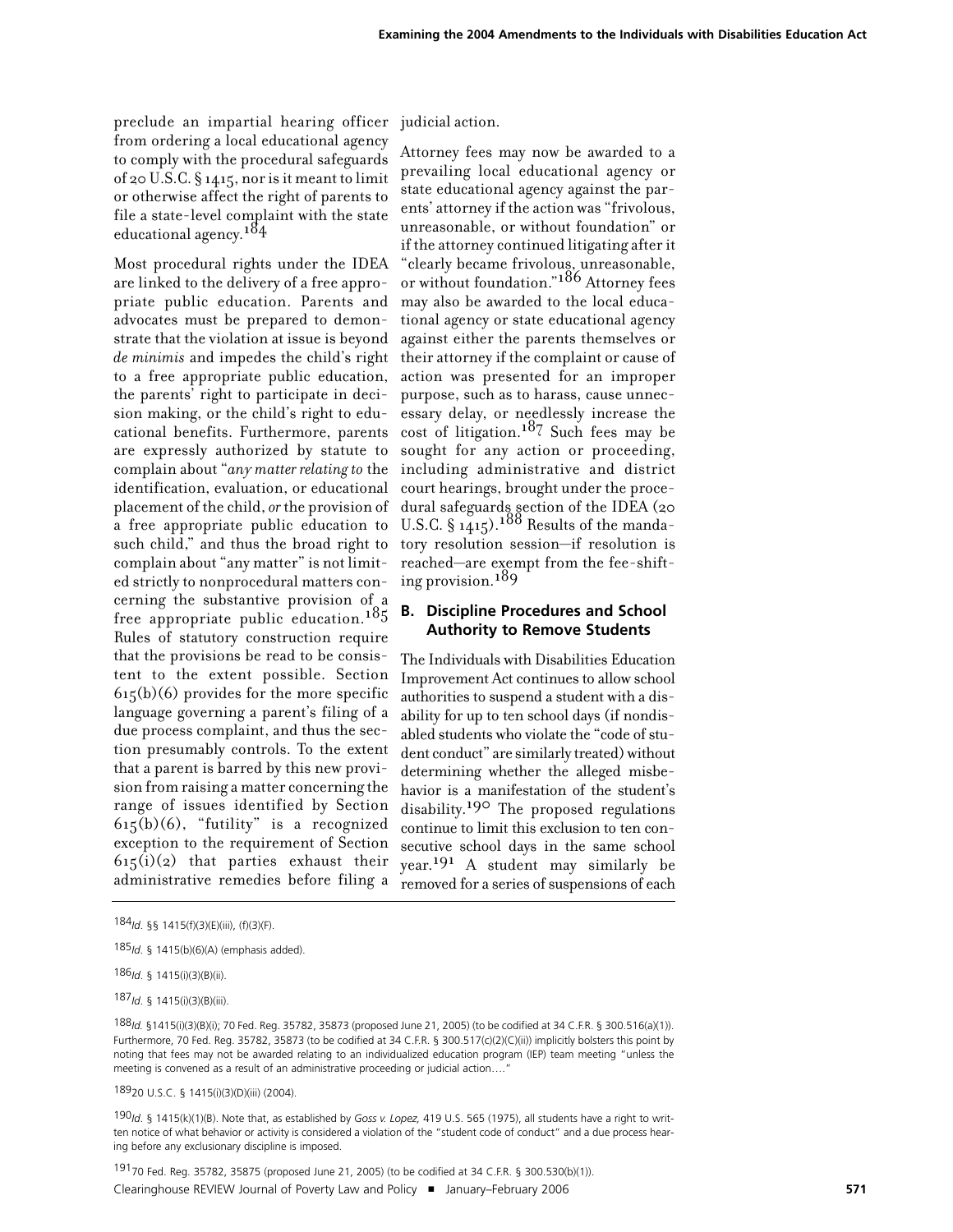less than ten school days for separate incidents in the same school year, provided, however, that these removals do not constitute a "pattern" of exclusion requiring them to be considered as a single continuous exclusion, thereby giving rise to rights and protection provisions under the Individuals with Disabilities Education Improvement Act. 192 When a "pattern" exists, no student with a disability may be removed for more than ten cumulative school days from the student's current educational placement without a manifestation determination. 193

# **1. Removals and "Change in Placement"**

A school district may propose a suspension of more than ten consecutive school days in a school year, a suspension that includes the eleventh cumulative suspension day in a school year where there is evidence of a pattern of a "series of removals," or an expulsion. When the school district does, it must notify the parents, and the student when appropriate, of all procedural safeguards triggered by the proposed "change in placement."194 Such safeguards include convening the relevant members of the IEP team for

- $\blacksquare$  a determination of manifestation,
- ! behavioral assessment (if appropriate),  $195$  and
- ! educational and related services consistent with a free appropriate public education on the eleventh day consecutively or cumulatively.<sup>196</sup>

The proposed regulationsincrease the difficulty of showing that a "pattern" of exclusions constitutes a "change in placement." The proposed regulations define what

should be considered "a series of removals that constitute a pattern" that would amount to a "change in placement" that triggers a student's substantive and procedural rights.<sup>197</sup> As before, the removals must total more than ten days in a school year, and the length of each removal, total time removed, and proximity of the removals to one another are to be considered in the determination of a "pattern."198

The proposed regulations, however, add a third requirement as a condition precedent to finding a "pattern."199 This criterion, which is without statutory basis or researchbased knowledge, requires that a child's behavior be "substantially similar to the child's behavior in the incidents that resulted in the series of removals, taken cumulatively, as determined, under Section 300.530(f), to have been a manifestation of the child's disability."200 This requirement seemsto condition the finding of a "pattern of removal," constituting a technical "change in placement," upon whether the behaviors in each incident are similar and whether each behavior is a manifestation of disability.

#### **2. Infliction of Serious Bodily Injury**

The Individuals with Disabilities Education Improvement Act adds a new category to the list of unsafe behaviors for which students with disabilities may be excluded based on the disciplinary procedures applicable to their nondisabled peers whether or not behavior is related to disability. School personnel may unilaterally remove students who carry to or possess a weapon in school or at a school function, or who use, possess, sell, or distribute illegal drugs at school or at a school-sponsored func-

200*Id*. (to be codified at 34 C.F.R. § 300.536(b)(2)).

<sup>192</sup>*Id*., citing 70 Fed. Reg. 35782, 35877 (to be codified at 34 C.F.R. § 300.536).

<sup>193</sup>*Id*. at 35875 (to be codified at 34 C.F.R. § 300.530(e)); *id.* at 35877 (to be codified at 34 C.F.R. § 300.536).

<sup>194</sup>*Id*. at 35877 (to be codified at 34 C.F.R. § 300.536(b)); *id*. at 35869 (to be codified at 34 C.F.R. § 300.503(a)).

<sup>195</sup>*Id*. at 35875 (to be codified at 34 C.F.R. § 300.530(e),(d)(1)(ii)).

<sup>196</sup>*Id*. (to be codified at 34 C.F.R. § 300.530(b)(2), (c)–(d)).

<sup>197</sup>*Id*. at 35877 (to be codified at 34 C.F.R. § 300.536(b)).

<sup>198</sup>*Id*. (to be codified at 34 C.F.R. §§ 300.536(b)(1), (3)).

<sup>199</sup>*Id*. (to be codified at 34 C.F.R. § 300.536(b)).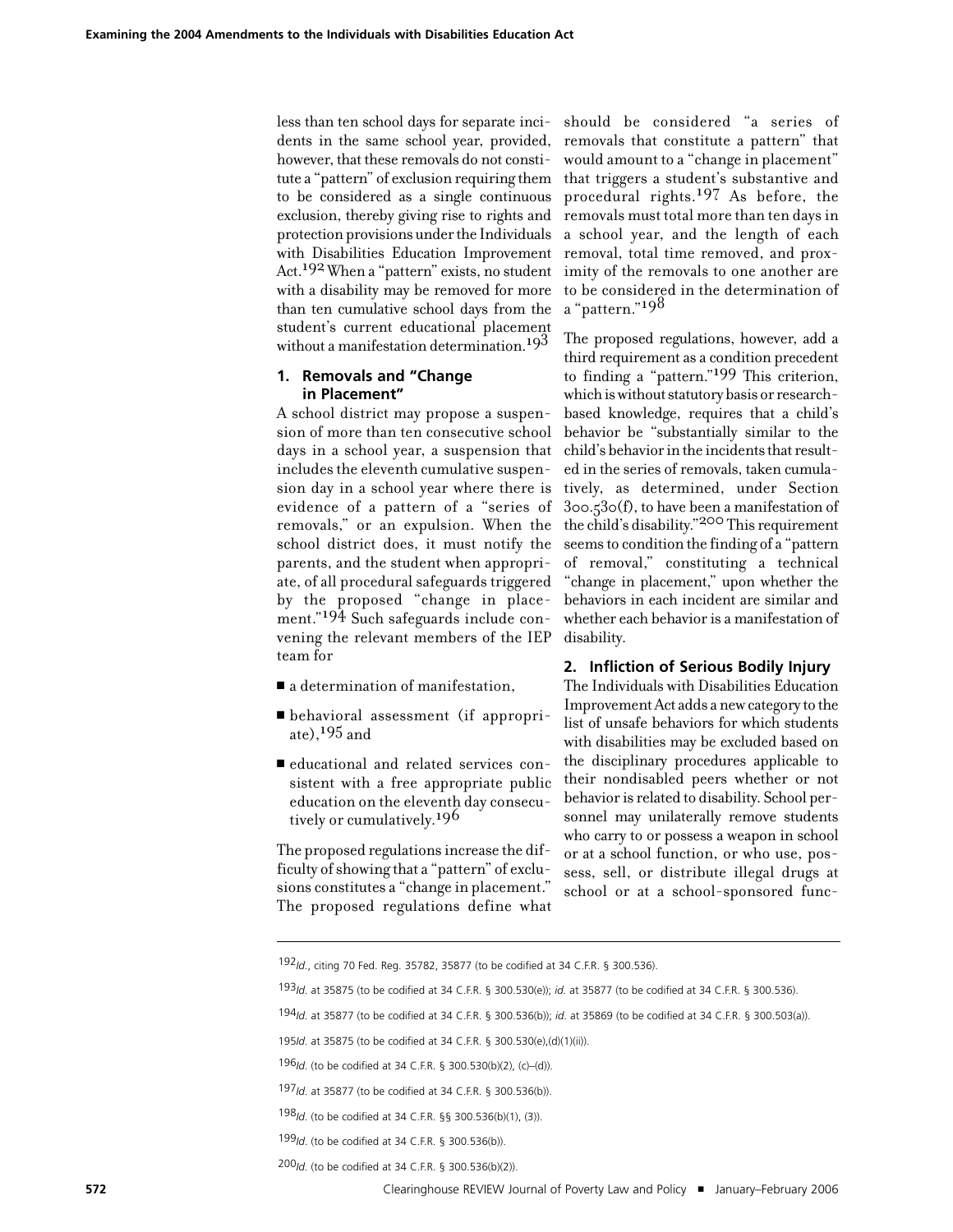tion. 201 Another student subject to removal is one who has a disability and has "inflicted serious bodily injury upon another person at school or at a school function."202 Such a student may now be removed from the student's current educational placement. 203 "Serious bodily injury" is defined as a special circumstance involving either a substantial risk of death, extreme physical pain, protracted and obvious disfigurement, or protracted loss or impairment of the function of a bodily member, organ, or mental faculty. 204 Furthermore, any student who has a disability and commits any one of these special offenses, even if the behavior relates to the student's disability, may now be excluded for up to fortyfive school days.205

## **3. Manifestation Determinations**

The statutory requirement that a manifestation review be conducted and a manifestation determination made before a child with a disability may be excluded from the child's educational placement for more than ten school days has been modified.

Previously the IEP team and "other qualified persons" explored the relationship among the behavior at issue, the child's disability, and the educational programming and services designed to address the child's needs, including behavior. The group was required to consider all relevant information, including evaluation and diagnostic information, observations of the child, and the content, appropriateness, and implementation of the child's IEP and placement. The IEP team and other qualified persons were authorized only to find that the behavior

was not a manifestation of disability if with respect to the behavior at issue, the child's IEP and placement were appropriate, and all services were implemented consistent with the IEP; the child's disability did not impair the child's ability to understand the impact and consequences of the behavior at issue; and the disability did not impair the child's ability to control the behavior that was the subject of discipline.206 If the group found any of these factors had not been met, it was required to find that the behavior was a manifestation of disability. 207

Under the Individuals with Disabilities Education Improvement Act the burden of proof arguably remains with the school district, although the criteria for demonstrating a manifestation are narrowed and make it more difficult for the student who has committed the offending behavior to make the nexus. As under prior law, school personnel may apply the relevant disciplinary procedures only to students with disabilities in the same manner and duration as would be applied to children without disabilities if the behavior that gave rise to the violation of the school code is determined *not* to be a manifestation of the child's disability. 208 Proposed regulation Section 300.530(c) tracks the statutory language.209

However, under the Individuals with Disabilities Education Improvement Act, the manifestation review is conducted by "relevant" members of the child's IEP team. They are selected by the parent and the local educational agency and "shall review all relevant information in the student's file, including the child's IEP, and teacher observations, and any rele-

202*Id*. § 1415(k)(1)(G)(iii).

203*Id*. § 1415(k)(1)(G).

204*Id*. § 1415(k)(7)(D); 18 U.S.C. § 1365(h)(3) (2005).

20520 U.S.C. § 1415(k)(1)(G) (2004). Previously the legally authorized period of exclusion was limited to forty-five calendar days.

206*Id*. § 1415(k)(4)(C)(ii) (2003).

20734 C.F.R. § 300.523(d) (2004).

20820 U.S.C. § 1415(k)(1)(C).

209*Id.*

<sup>20120</sup> U.S.C. § 1415(k)(1)(G)(i), (ii) (2004).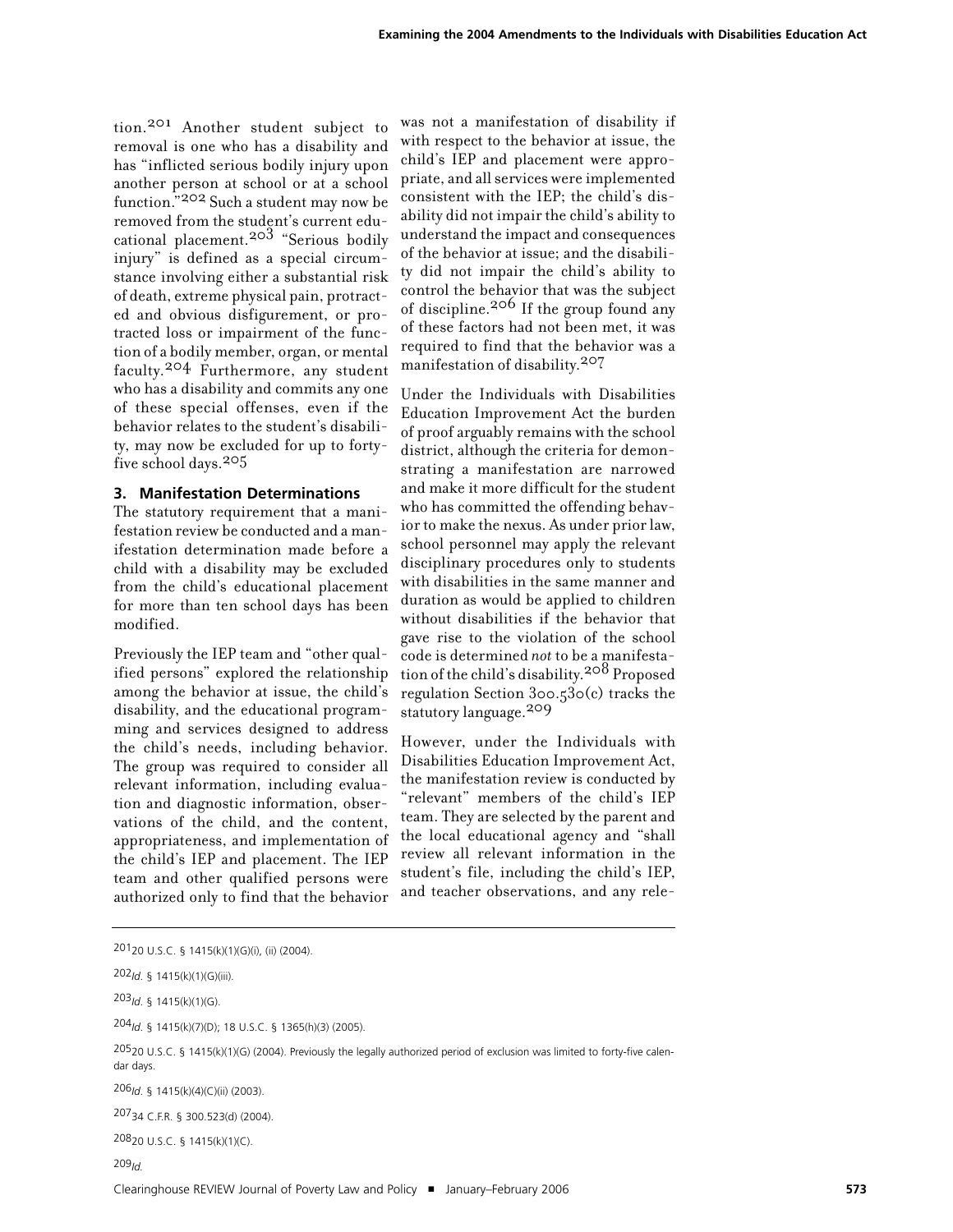vant information provided by the parents to determine "(I) if the conduct in question was caused by, or had a *direct and substantial* relationship to, the child's disability; or (II) if the conduct in question was the direct result of the [local educational agency's] failure to implement the IEP."210 If the manifestation team determines that either provision is "applicable to the child, the conduct shall be determined to be a manifestation of the child's disability."211

The duty of the manifestation review team to consider "all relevant information" must include a review and assessment of the appropriateness of the child's current IEP. In the context of the behavior(s) at issue, the team must consider evaluations, discipline reports, behavioral goals, objectives, intervention strategies, and qualifications of service providers that are critical to determining whether the "conduct in question was the direct result of the local educational agency's failure to implement the IEP." 212 To require less will create a disincentive for local educational agencies to address a child's disability-related behavior as an educational matter through the child's IEP.

If a manifestation is found, the IEP team must conduct a functional behavioral assessment and develop a behavioral intervention plan. 213 If a behavioral plan has already been developed, the IEP team must review and modify the plan to address the behavior of concern. 214 The student must be returned to the student's "current educational placement" unless the parent and the school agree to a different placement and provided that the

one ofthe "special circumstances"—possession of a dangerous weapon; possession, sale, use, or distribution of illegal drugs; or causing serious bodily injury.<sup>215</sup> For these particular "special circumstances" students, even if a manifestation is determined to exist, they shall remain in an interim alternative educational setting.<sup>216</sup>

Any student with a disability whose behavior in violation of the code of student conduct is not found to be a manifestation of the student's disability is subject to the disciplinary exclusion applied to nondisabled students. However, during any period of exclusion that exceeds ten school days, the student must continue to receive a free appropriate public education.<sup>217</sup> If the failure to make a manifestation determination is challenged, the student with a disability shall remain in an interim alternative educational setting pending a decision by an impartial hearing officer or until expiration of the time period, whichever comes first, unless the parent and the state or the local educational agency agree otherwise. 218 The amended statute requires that an expedited administrative due process hearing be convened to appeal such a decision. An expedited hearing is to occur within twenty school days of the request, and a determination made within ten school days after the hearing. 219

student's behavior does not fall within the same amount of time that would apply As noted above, if the student's behavior is not a manifestation of the student's disability, school authorities may order a "change in placement" or a removal of a student with a disability for more than ten consecutive or cumulative school days—

21120 U.S.C. § 1415(k)(1)(E)(ii) (2004).

- 212*Id*. §1415(k)(1)(E)(i).
- 213*Id*. § 1415(k)(1)(F)(i).
- 214*Id*. §§ 1415(k)(1)(D)(ii), (F)(ii).
- 215*Id*. § 1415(k)(1)(F)(iii).
- 216*Id*. § 1415(k)(1)(G).
- 217*Id.* § 1412(a)(1)(A).
- 218*Id*. § 1415(k)(1)(G)((4)(A).
- 219*Id*. § 1415(k)(1)(G)(4)(B).

<sup>21020</sup> U.S.C. § 1415(k)(1)(E)(i); 70 Fed. Reg. 35782, 35875 (proposed June 21, 2005) (to be codified at proposed regulation 34 C.F.R. §§ 300.530(e)–(f)).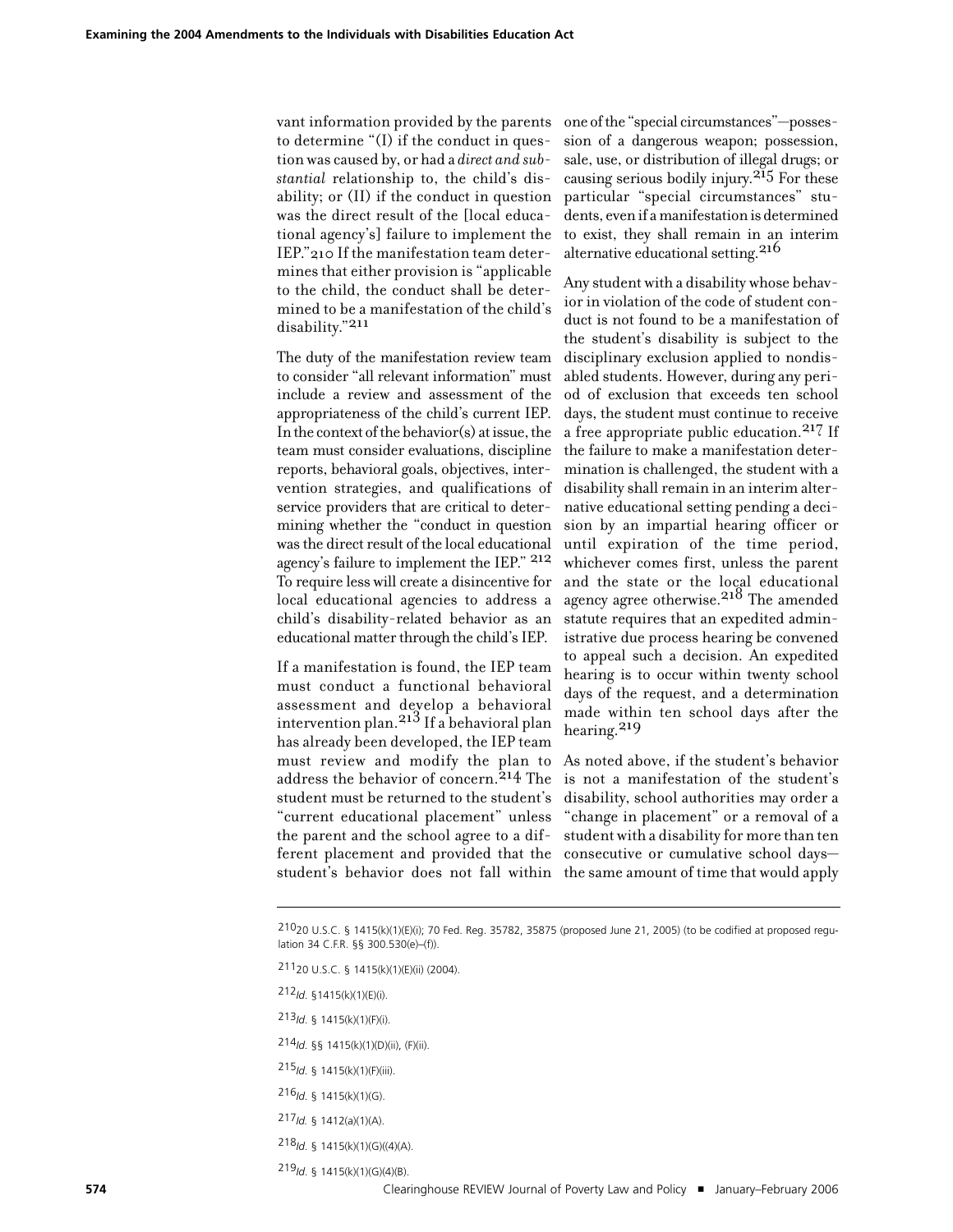as under prior law, educational services consistent with a free appropriate public education must continue.<sup>220</sup>

Education Improvement Act expressly authorizes school personnel to "consider any unique circumstances on a case-bycase basis when determining whether to order a change in placement for a student with a disability who violates a code of student conduct."<sup>221</sup> This discretion allows educators to exercise professional judgment when extreme measures are not warranted and to correct unjust or educationally harmful results.

Some view this as a major shift in the law giving school personnel authority to overrule the "stay-put" right of otherwise protected students with disabilities. These protected students are those for whom a manifestation determination has been made and who therefore may not be unilaterally removed to an interim alternative education setting. They do not include students who have disabilities and have forfeited the right to remain in their current educational placement, irrespective of a showing of manifestation because of their involvement with or possession of unlawful drugs or dangerous weapons, infliction of serious bodily injury or an impartial hearing officer's finding to be substantially likely to cause injury to oneself or to others. Any interpretation of the "case by case" determination provision as overruling the "right to stay put" by those students who have disabilities and are protected from unilateral removal under the statute is not out in the child's IEP." Rather, a free viable; such interpretation is not consis-

to a child without disabilities. However, tent with the statute and would create an exception that would swallow the rule.

# **4. Services for Students Removed Through a "Change in Placement"**

The Individuals with Disabilities The statutory language governing the continuing duty to educate students with disabilities during a period of exclusion has been slightly modified from prior law. 222 Unless clarified by final regulation, the statutory language is likely to be construed as a setback for students with disabilities—inconsistent with the goal to align the IDEA with the basic premises of the No Child Left Behind Act and inconsistent with the statutory mandate to provide a free appropriate public education. Under the Individuals with Disabilities Education Improvement Act, any student who is removed for a code violation for more than ten school days or for behavior relating to weapons, drugs, or bodily injury shall, irrespective of manifestation, "continue to receive educational services, *as provided in § 612(a)(1)*, so as to enable the child to continue to participate in the general curriculum," though in a different setting, and "*to progress toward meeting the goals set out in the child's IEP.*"223 The proposed regulations reiterate the modified statutory language.224

> In either case, the education for students during the period of any suspension or other exclusion from school must be consistent with the requirements of a free appropriate public education.<sup>225</sup> The definition of a free appropriate public education is not limited to only those "educational services" allowing a student "to *progress* toward meeting the goals set appropriate public education is statutori-

222Compare 20 U.S.C. § 1415(k)(3)(B)(1997) with 20 U.S.C. § 1415(k)(1)(D)(i)(2004).

223*Id*. § 1415(k)(1)(D)(i) (emphasis added).

225This interpretation is based on the statutory mandate of Section 612(a)(1)(A), which is cross-referenced in new Section 615(k)(1)(D)(i), 20 U.S.C. 1415(k)(1)(D)(i).

<sup>220</sup>*Id*. § 1415(k)(1)(C), referring to *id*. § 1412(a)(1)(A); 70 Fed. Reg. 35782, 35875 (proposed June 21, 2005) (to be codified at 34 C.F.R. § 300.530(b)(1)).

<sup>22120</sup> U.S.C. § 1415(k)(1)(A) (2004).

<sup>22470</sup> Fed. Reg. 35782, 35875 (proposed June 21, 2005) (to be codified at 34 C.F.R. § 300.530(d)(i)). Previously by law, IEP teams or an independent hearing officer (in the case of students substantially likely to injure themselves or others) were required to select an interim alternative education setting that would enable the child to continue to participate in the general curriculum, to receive those services and modifications (including, but not limited to, those described in their IEPs) that would "enable the child *to meet the goals set out in that IEP.…."* 20 U.S.C. § 1415(k)(3)(B) (1999).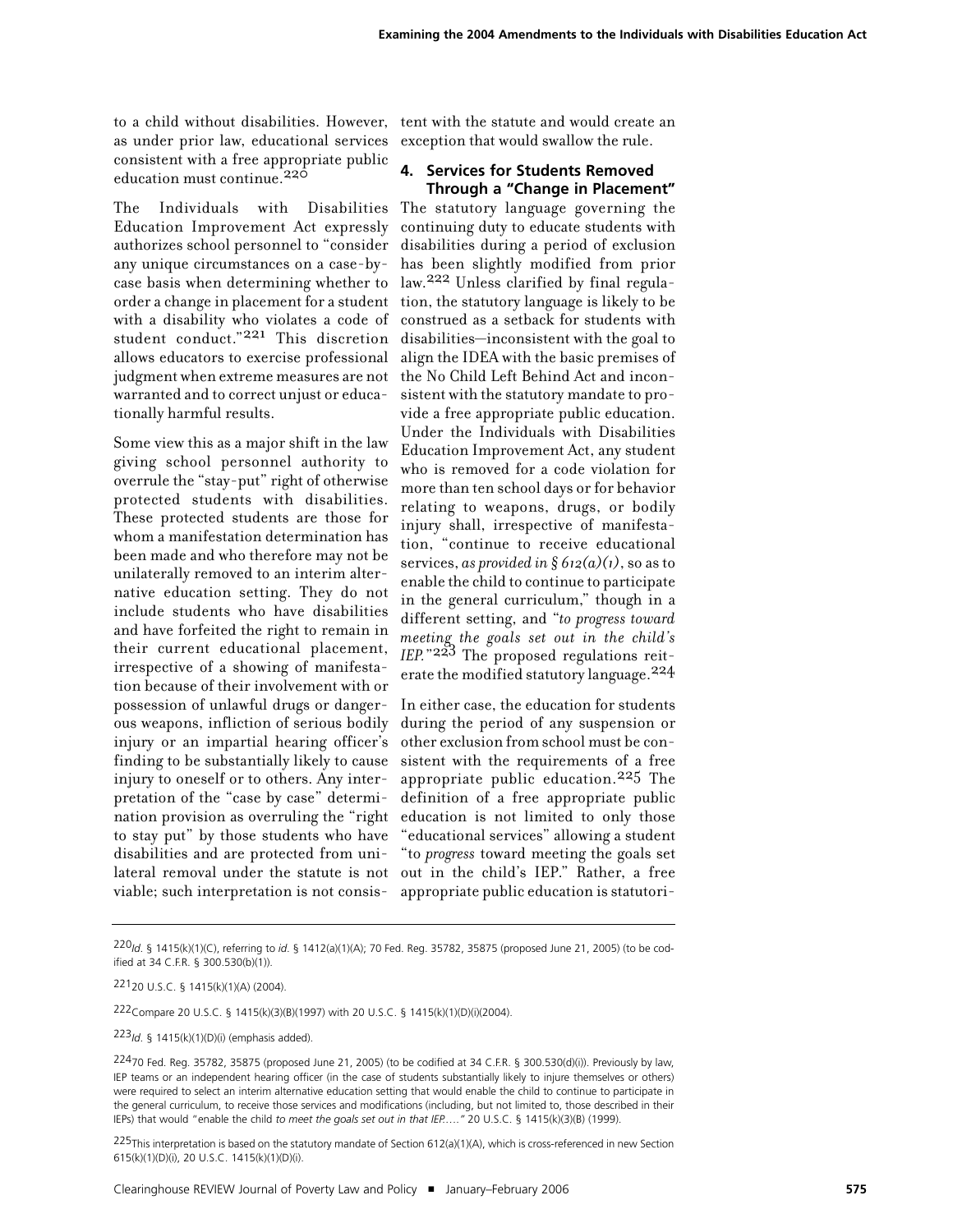ly mandated during any period of exclu-protected by the Individuals with sion from school.<sup>226</sup> A free appropriate Disabilities Education Improvement public education is statutorily defined as  $Act.^{33}$ ° However, what is troubling is that specialized instruction, with supportive a local educational agency cannot deterand supplementary services under public mine a student's behavior to be a manisupervision, without cost to the parents; festation of disability if the agency has meets the state educational agency's standards, including academic content and achievement standards adopted by the state under the No Child Left Behind Act; and includes an appropriate prescribed preschool, elementary, or secondary education; and conforms with the child's IEP. 227

Under the Individuals with Disabilities Education Improvement Act, after deciding to change the educational placement of a child with a disability for discipline reasons, regardless of whether a manifestation determination exists, a local educational agency must convene the child's IEP team to conduct a functional behavioral assessment, if appropriate, and develop a behavioral intervention plan to address the behavior or violation so that it does not recur.  $228$  For a student whose behavior is a manifestation of the student's disability, if a functional behavioral assessment has been conducted earlier and a behavioral plan developed, the team must review and modify the plan to address the behavior. The team must return the student to the placement from which the student was removed unless the student was removed for behavior related to a weapon, drugs, or serious bodily injury. 229

**Students Not Yet Identified as Having Disabilities.** Students who have not yet been identified as needing special education and related services are purportedly

not identified the existence of the underlying disability in the first place. Furthermore, the Individuals with Disabilities Education Improvement Act restricts nonidentified students' receiving its disciplinary safeguards. Previously a local educational agency was *presumed* to have "had knowledge" that a student was a child with a disability before the behavior that qualified the child for "protections for children not yet eligible for special education and related services" occurred if, inter alia, "the child's behavior or performance demonstrates the need for such services." $2^{31}$  This specific provision has been removed from the statute.  $232$  A local educational agency is now deemed to have this knowledge only if the child's parent expressed concern inwriting to supervisory or administrative personnel or the child's teacher that the child is in need of special services; the child's parent requested an evaluation under the Individuals with Disabilities Education Improvement Act  $(20 \text{ U.S.C. } § 14.14(a)(1)(B))$ ; or the teacher or other personnel expressed specific concerns about "a pattern of behavior demonstrated by the child" directly to the director of special education or other supervisory agency personnel.<sup>233</sup> Furthermore, a local educational agency may not be deemed to have knowledge of a child's disability if the parent has not allowed an evaluation of the child or has refused services, or if the child has been evaluated and determined unqualified as a child with a disability

230See 20 U.S.C. § 1415(k)(5) (2004).

233*Id*. § 1415(k)(5)(B).

<sup>22620</sup> U.S.C. § 1412(a)(1)(A) (2004).

<sup>227</sup>*Id*. § 1401(9).

<sup>228</sup>*Id*. § 1415(k)(1); 70 Fed. Reg. 35782, 35875. (proposed June 21, 2005) (to be codified at 34 C.F.R. §§ 300.530(d)(ii),  $(f)(i))$ .

<sup>22920</sup> U.S.C. § 1415(k)(1)(F) (2004); see also 70 Fed. Reg. 35782, 35875. (proposed June 21, 2005) (to be codified at 34 C.F.R. §§ 300.530(f)(i)–(ii)).

<sup>231</sup>*Id.* § 1415(k)(8)(B)((ii) (1997).

<sup>232</sup>See *id.* § 1415(k)(5)(B) (2004).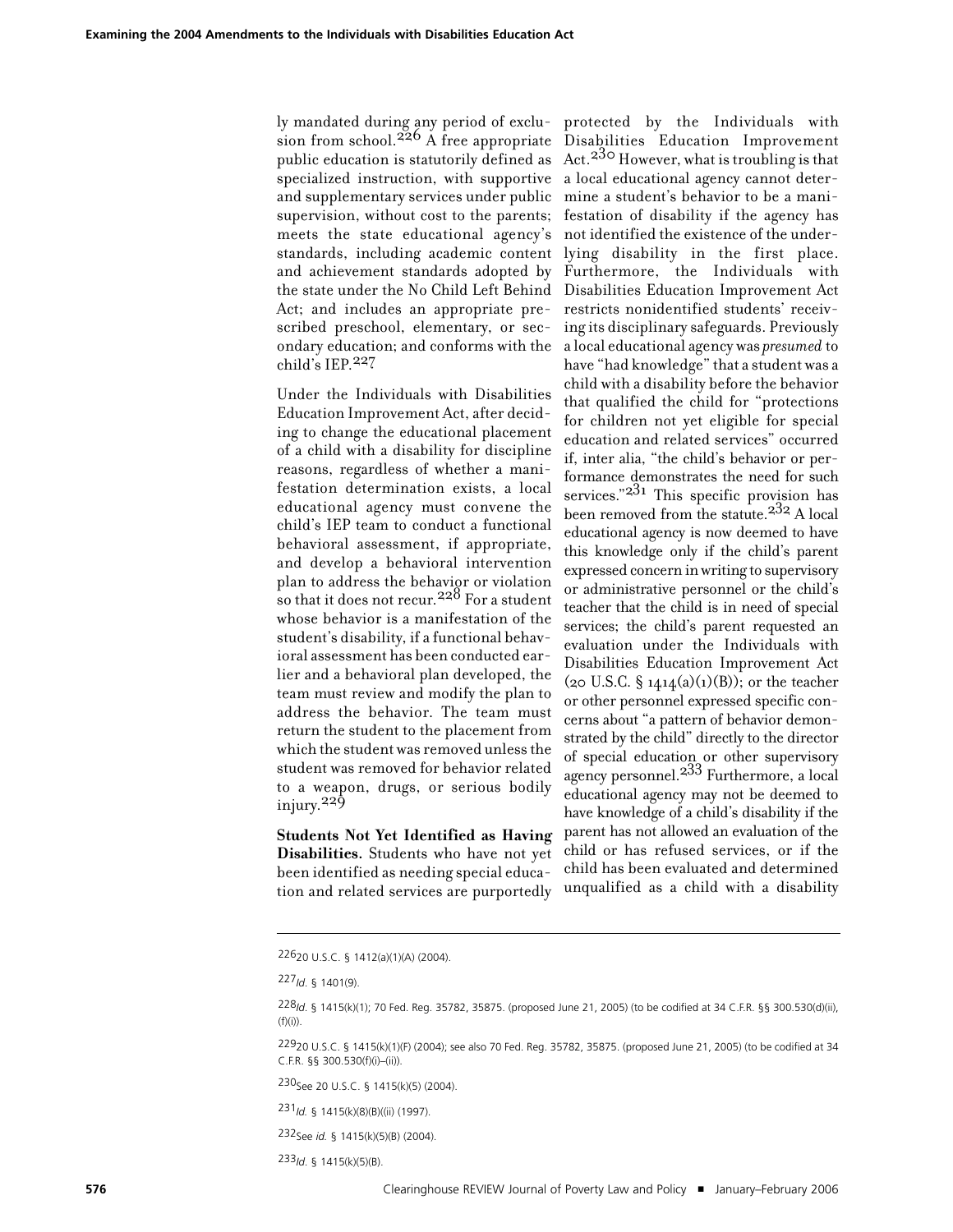under the IDEA.<sup>23</sup>4 The Individuals with mitigate harm and loss of education, the removes a prior exception where a parthe parent from complying with these conditions.235

These changes shift the onus to parents to solicit assistance in writing or request an evaluation related to their child's possible disability even though the parents would have no reason to be aware of the law with which they must comply. Qualified children are now more likely than ever to slip through the cracks due to procedural gaffes by uninformed parents. Instead of holding school authorities accountable, as professionals, and through the "child find" responsibilities, the Individuals with Disabilities Education Improvement Act virtually places the burden solely on parents. 236 The proposed regulations offer no relief.If a local educational agency does not "have knowledge" of the child's disability, the child "may be subjected to the disciplinary measures applied to children without disabilities who engaged in comparable behaviors…."237

If a parent, teacher, or other party requests an evaluation during the period when the child is subjected to the disciplinary measures, the evaluation must be expedited, and to the child a free appropriate public education must be delivered consistent with procedural safeguards if the child is determined eligible for special education.<sup>238</sup> However, "pending" the results of the evaluation, the child shall remain in the *educational placement* determined by school authorities."239 Instead of using this as an opportunity to

Disabilities Education Improvement Act Education Department does just the oppoent's illiteracy or disability would prevent tions that the term "educational placement" site by specifying through proposed regulamay "include suspension or expulsion without educational services."240

> **Loss of "Stay-Put" Right During Appeals.** A major erosion of rights under the Individuals with Disabilities Education Improvement Act has been the loss of the "stay-put" right during appeals. As under prior law, parents may appeal the basis of their child's discipline, the discipline, and the programming and services provided while the child is in an interim alternative education placement or during a manifestation determination; furthermore, the local education agency may challenge a hearing officer's decision upholding a child's placement if the agency believes that the child's current placement is substantially likely to result in injury to the child or others. 241 Under the Individuals with Disabilities Education Improvement Act, however, *all* children who have disabilities and are alleged to have violated the school code of conduct, not just those in "special circumstances" (who are allegedly involved with a dangerous weapon, illegal drugs, or infliction of serious bodily injury), must now remain in their interim alternative educational setting pending the decision of the hearing officer or, if no manifestation is determined, the expiration of either the forty-five-school-day period for children in "special circumstances" or the duration for which the disciplinary procedures would be applied to children without disabilities.242 The "stay-put" right of all students with disabilities to remain in their

23820 U.S.C. § 1415(k)(5)(D)(ii) (2004).

24070 Fed. Reg. 35782, 35876 (proposed June 21, 2005) (to be codified at 34 C.F.R. § 300.534(d)(2)(ii)).

24120 U.S.C. § 1415(k)(3)(A) (2004).

242*Id*. § 1415(k)(4)(A); 70 Fed. Reg. 35782, 35876 (proposed June 21, 2005) (to be codified at 34 C.F.R. § 300.533). The point regarding the "special circumstances" forty-five-day period was made in the regulations, not the statute.

<sup>234</sup>*Id*. § 1415(k)(5)(C).

<sup>235</sup>See *id*. § 1415(k)(5)(B)(i).

<sup>236</sup>*Id*. § 1412(a)(3). The state educational agency is responsible for ensuring that a system is in effect for identifying, locating, and evaluating all eligible children in need of special education.

<sup>23770</sup> Fed. Reg. 35782, 35876 (proposed June 21, 2005) (to be codified at 34 C.F.R. § 300.534(d)).

<sup>239</sup>*Id.*